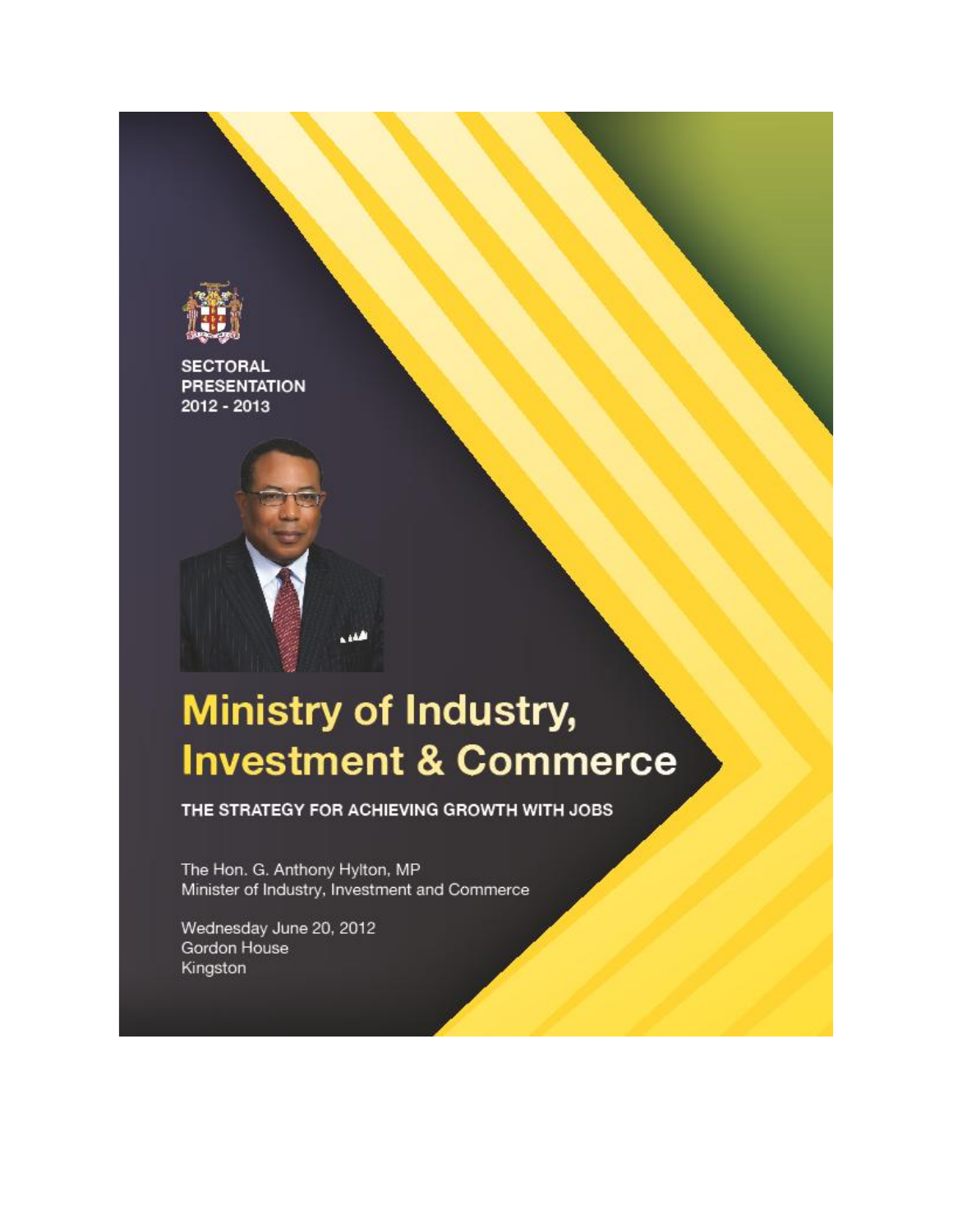# **TABLE OF CONTENTS**

| 1.0  |                                                       |  |
|------|-------------------------------------------------------|--|
| 2.0  |                                                       |  |
| 3.0  |                                                       |  |
| 4.0  |                                                       |  |
| 5.0  |                                                       |  |
| 6.0  | STRATEGIC GROWTH SECTORS - HOW TO STIMULATE GROWTH  8 |  |
| 7.0  |                                                       |  |
| 8.0  |                                                       |  |
| 9.0  |                                                       |  |
| 10.0 |                                                       |  |
| 11.0 |                                                       |  |
| 12.0 |                                                       |  |
| 13.0 |                                                       |  |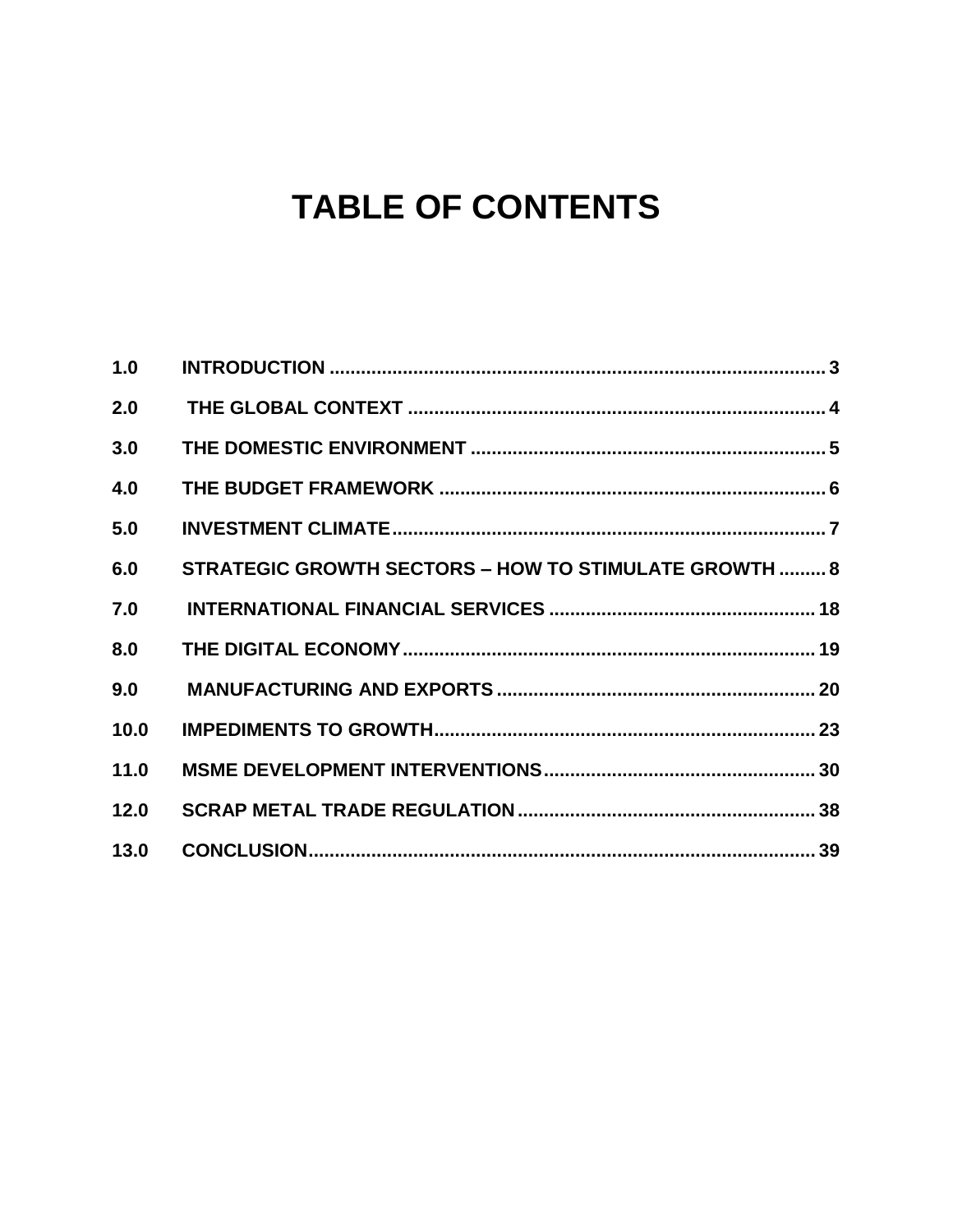## <span id="page-2-0"></span>**THEME: A Strategy for Achieving Growth with Jobs 1.0 INTRODUCTION**

Mr. Speaker, it is with great pleasure and a sense of humility that I rise in this honourable House today to make my contribution to the sectoral debate – my very first as Minister of Industry, Investment and Commerce. It is made more special since the opportunity comes in the year when our nation celebrates its first 50 years of independence. The opportunity to influence the course of our great nation for the next 50 years, is the dream of all patriots. We here are especially privileged.

Mr. Speaker, I congratulate you on your re-appointment to your now familiar position. I commend your able deputy as well for an "ever-ready" posture. Mr. Speaker, your measured handling of the affairs of the House is a credit to the high office you hold, and I pledge my personal support in assisting you in the discharge of your sometimes difficult task.

I wish to thank my constituents for their unwavering support. To my special adviser, Reginald Nugent, the Permanent Secretary, Agency Heads, Board members and staff of the Ministry, I say a big thank you for being the wind beneath my wings. To my wife and members of my family…I am grateful for your patience and understanding. Words cannot adequately express my gratitude.

Mr. Speaker, in the discharge of Ministerial leadership I am ably assisted by my Minister of State who I must report is standing in for me at official functions in Washington D.C. even as I speak.

I want also to acknowledge the strong support of my colleagues in Cabinet, and on both sides of the House for your constructive criticism and your selfless dedication to Jamaica … land we love.

Mr. Speaker, I am sure I speak for all of my colleagues on this side when I say that it has been a great privilege to serve under the leadership of the Most Honourable Prime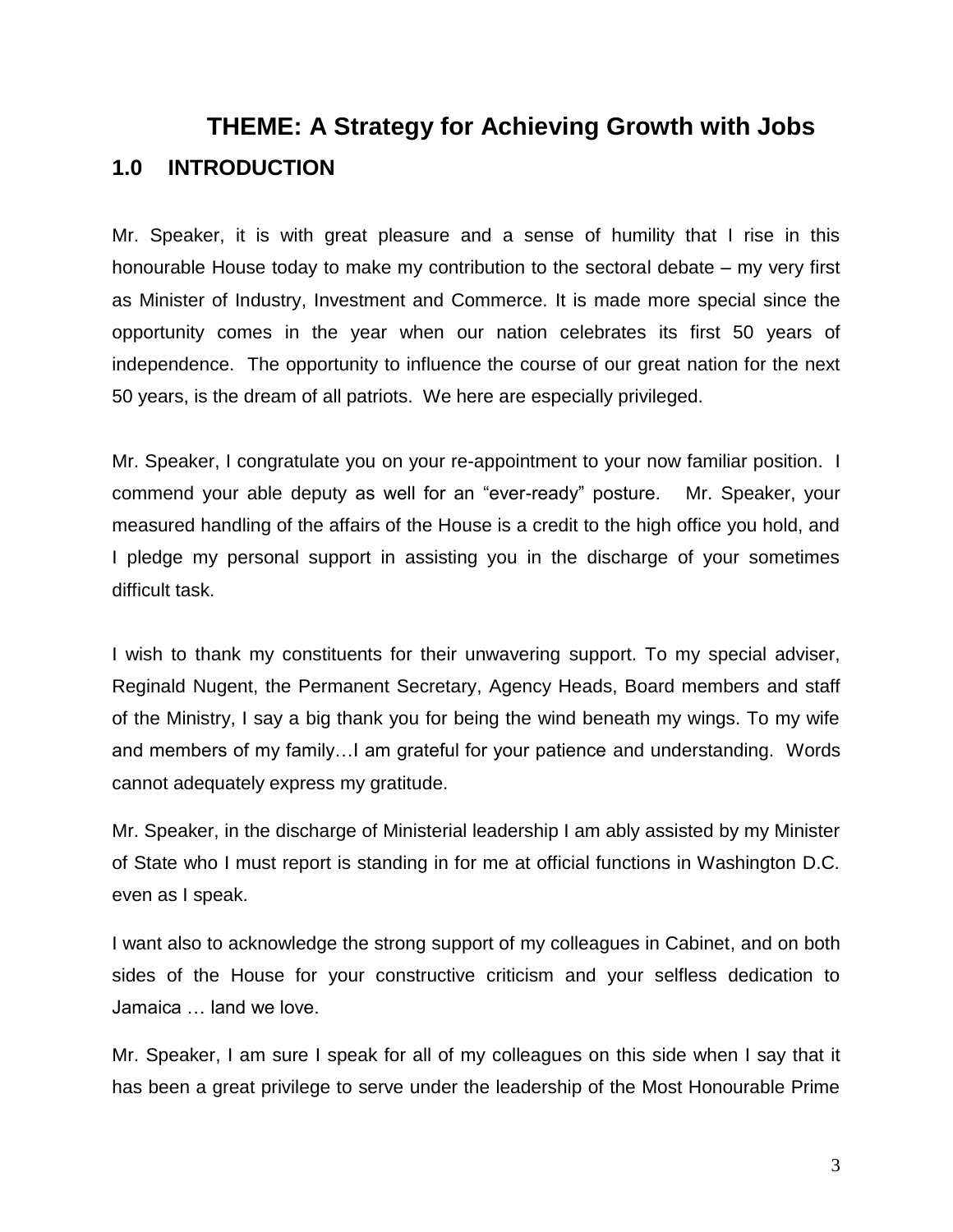Minister. In her absence, I say for the record thank you, Madam Prime Minister, for your confidence in the fact that my nearly 20 years of experience in government, wearing several different hats, coupled with my involvement in the development of the Progressive Agenda, has prepared me for this critical task – the task of being a catalyst to change the way we do business, and getting government and the private sector to perform at their optimum, to perform, as we like to say in Jamaica "to the max."

Mr. Speaker, a Private/Public Partnership (PPP) is the only way forward, the only way we can change track from decades of anaemic growth, onto a glide path to sustain growth with jobs. But, simply wanting the change is not enough. There are some critical questions which we must ask ourselves. What is our growth strategy? And having answered that… How are we going to achieve it? One thing is clear Mr. Speaker … if we are to achieve growth, with jobs, it cannot be business as usual.

## <span id="page-3-0"></span>**2.0 THE GLOBAL CONTEXT**

Mr. Speaker, the global economic recovery that got underway in 2010 produced real GDP growth of 3.8%, which was largely the result of the economic performance of emerging and developing economies. The advanced economies were reported to have registered growth of 1.6%, several points off historical growth performance. The World Bank-issued advisory in its newly-released Global Economic Prospects (GEP) 2012 report indicated that growth forecasts have been significantly downgraded. The global economy is now expected to expand 2.5 and 3.1 percent in 2012 and 2013, versus the 3.6 percent projected in June for both years. Developing country growth has been revised down to 5.4 and 6.0 percent versus 6.2 and 6.3 percent in the June projections.

In addition, the Bank indicated that slower growth is already visible in weakening global trade and commodity prices. Global exports of goods and services expanded an estimated 6.6 percent in 2011 (down from 12.4 percent in 2010), and are projected to rise by only 4.7 percent in 2012. Meanwhile, global prices of energy, metals and minerals, and agricultural products are down 10, 25 and 19 percent respectively since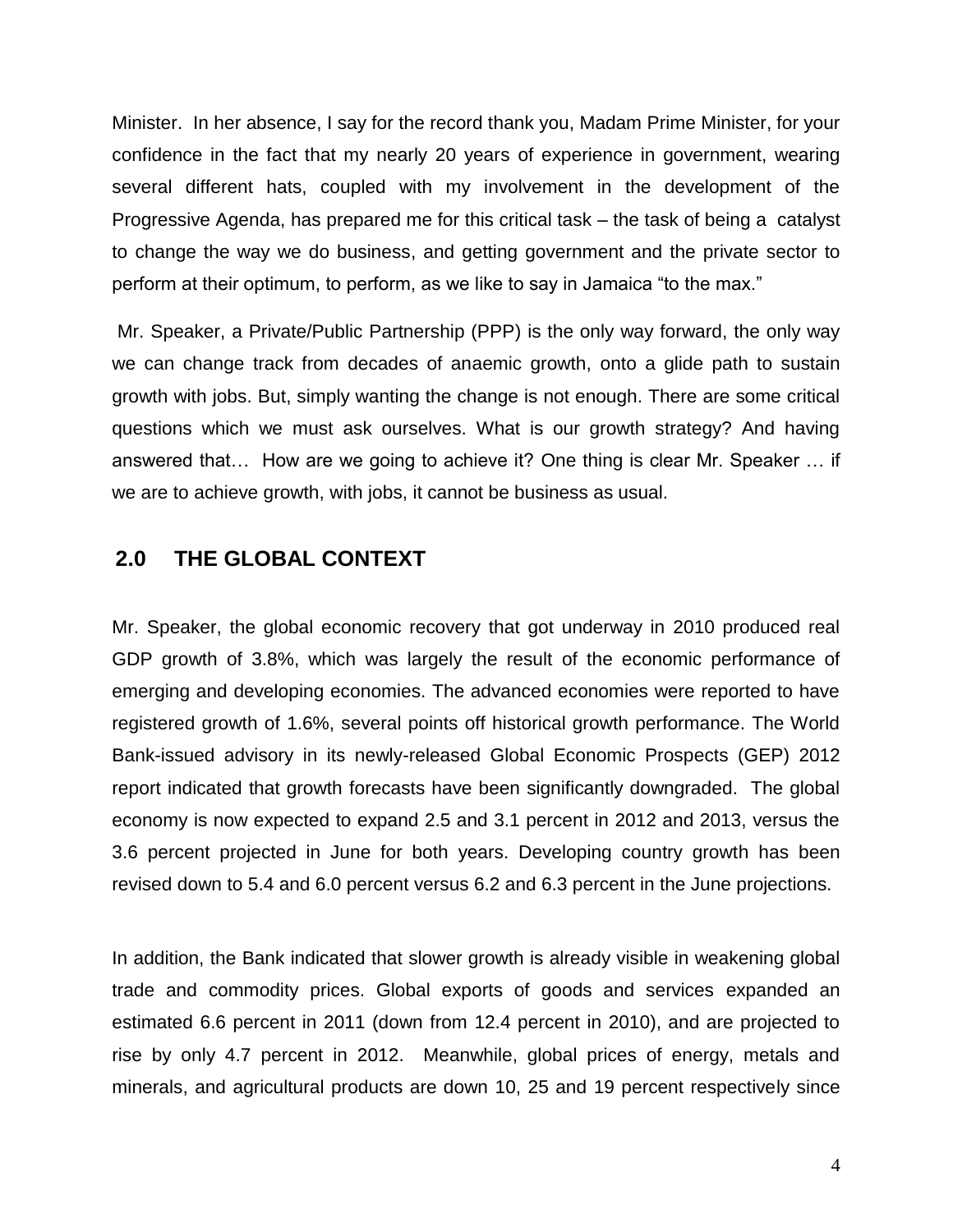peaks in early 2011. The report also issued a call for the developing countries to *"prepare for further downside risks, as Euro Area debt problems and weakening growth in several big emerging economies are dimming global growth prospects".* Growth forecast for 2012 were lowered to 5.4 percent for developing countries and 1.4 percent for high-income countries (-0.3 percent for the Euro Area), down from its June estimates of 6.2 and 2.7 percent (1.9 percent for the Euro Area), respectively.

#### <span id="page-4-0"></span>**3.0 THE DOMESTIC ENVIRONMENT**

The Planning Institute of Jamaica (PIOJ) expects growth in GDP in FY 2012/13 to be 2.3 %, with the Mining & Quarrying, and Hotels & Restaurants sectors predicted to be the main drivers of growth. PIOJ predicts that the higher real value added for the Hotels & Restaurants and Transport Storage & Communication, will be associated with projected increases in total visitor arrival, as well as growth in merchandise trade volumes. The projection for Mining & Quarrying is based on planned production figures from the Jamaica Bauxite Institute which assumes that Alpart, the largest alumina plant will re-open during the second quarter of FY 2012/13. This development would result in the Mining & Quarrying industry benefiting from output from all four alumina plants. However, there are currently no firm negotiations regarding the plant re-opening*.*  Therefore, if the Alpart plant does not re-open then the point estimate for FY 2012/13 would be a 1.7 % growth instead of the 2.3 %.

The Jamaican economy is projected to expand by 1.9 % during FY 2013/14 with Mining & Quarrying and Hotels & Restaurants again being the main growth drivers. The Hotels & Restaurants industry is expected to be influenced by continued growth in the main source markets, increased diversification of the tourism product and increased visitors from new source markets. The assumption underpinning the Mining & Quarrying industry is that FY 2013/14 will mark the first fiscal year since FY 2008/09 that all four alumina plants will be open for the entire year.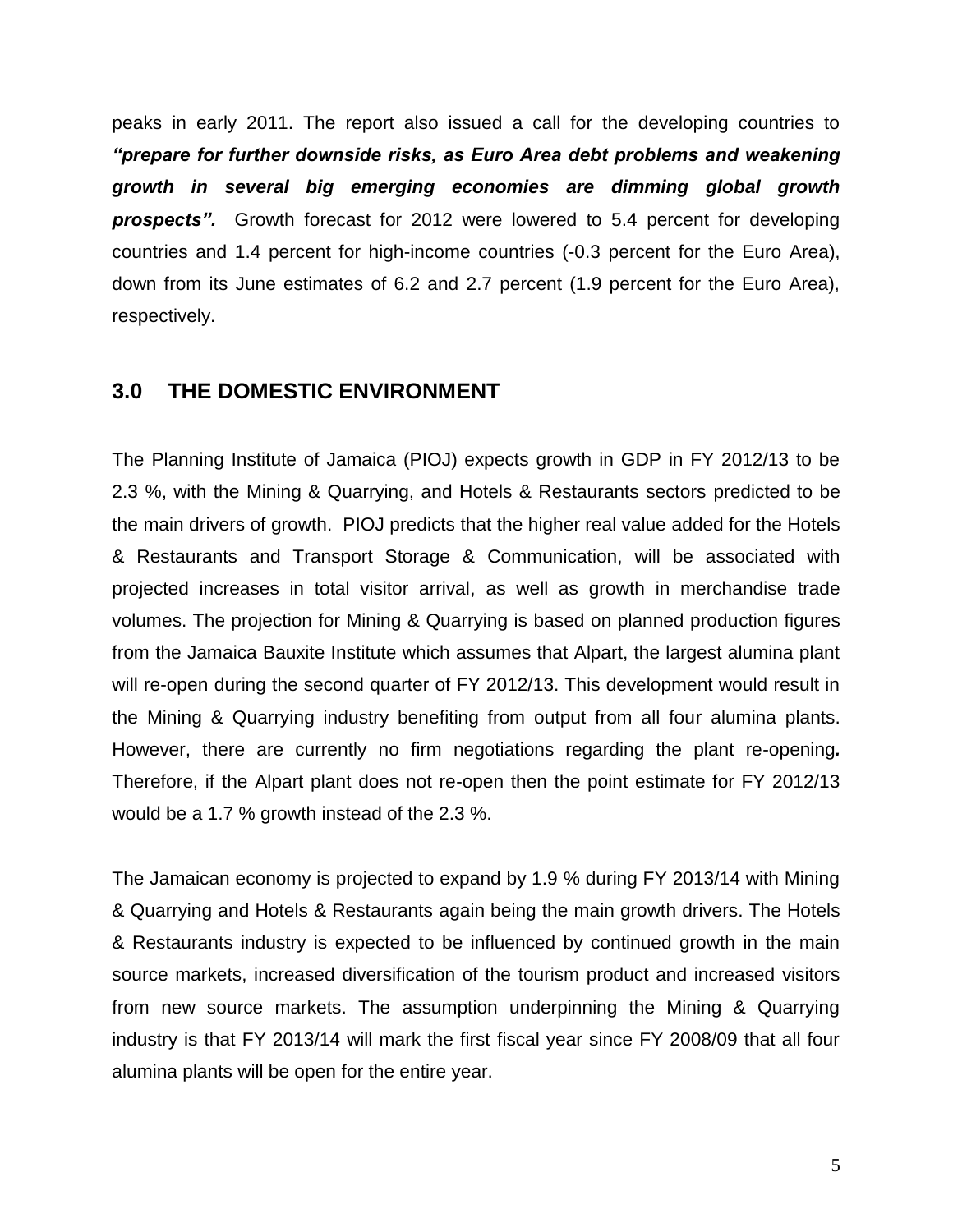Mr. Speaker, Jamaica's economy continues to be heavily dependent on services, which now account for more than 70% of GDP. The bulk of the country's foreign exchange continues to come from tourism, remittances, and the bauxite/alumina sectors. Remittances account for nearly 15% of GDP, while exports of bauxite and alumina account for about 10%. The bauxite/alumina sector was most affected by the global downturn while the tourism industry was resilient, experiencing an increase of 4% in tourist arrivals. But what are the challenges we face in trying to grow GDP? High crime and corruption, large-scale unemployment and underemployment, high energy cost and a debt-to-GDP ratio of more than 130%.

## <span id="page-5-0"></span>**4.0 THE BUDGET FRAMEWORK**

Mr. Speaker, the budget will have a significant impact on how we do business in government, and how the private sector operates. The tightness of budget allocations coming out of the budgetary process will impose restrictions on the operational capacity of the government ministries, and the agencies through which its programmes and projects are implemented.

The overall budget for this financial year totals \$612 billion, of which \$237 billion or 38.7% comprises capital. This represents an increase of \$53 billion. So even though there is a strong effort to bring the debt to GDP ratio down, a fair amount of resources have been dedicated to capital, dedicated to achieving growth.

Mr. Speaker, my Ministry has 18 active agencies within its portfolio, of which ten (10) plus the Ministry receive budgetary support from the Consolidated Fund. The others are self-financing and are off the budget.

For this year, the Ministry's budget is largely recurrent, with a total allocation of \$1,603 million from the Consolidated and \$73.6 million as appropriations-in-aid. This allocation represents a nominal increase of 3.6 % over 2011/12. This increase is largely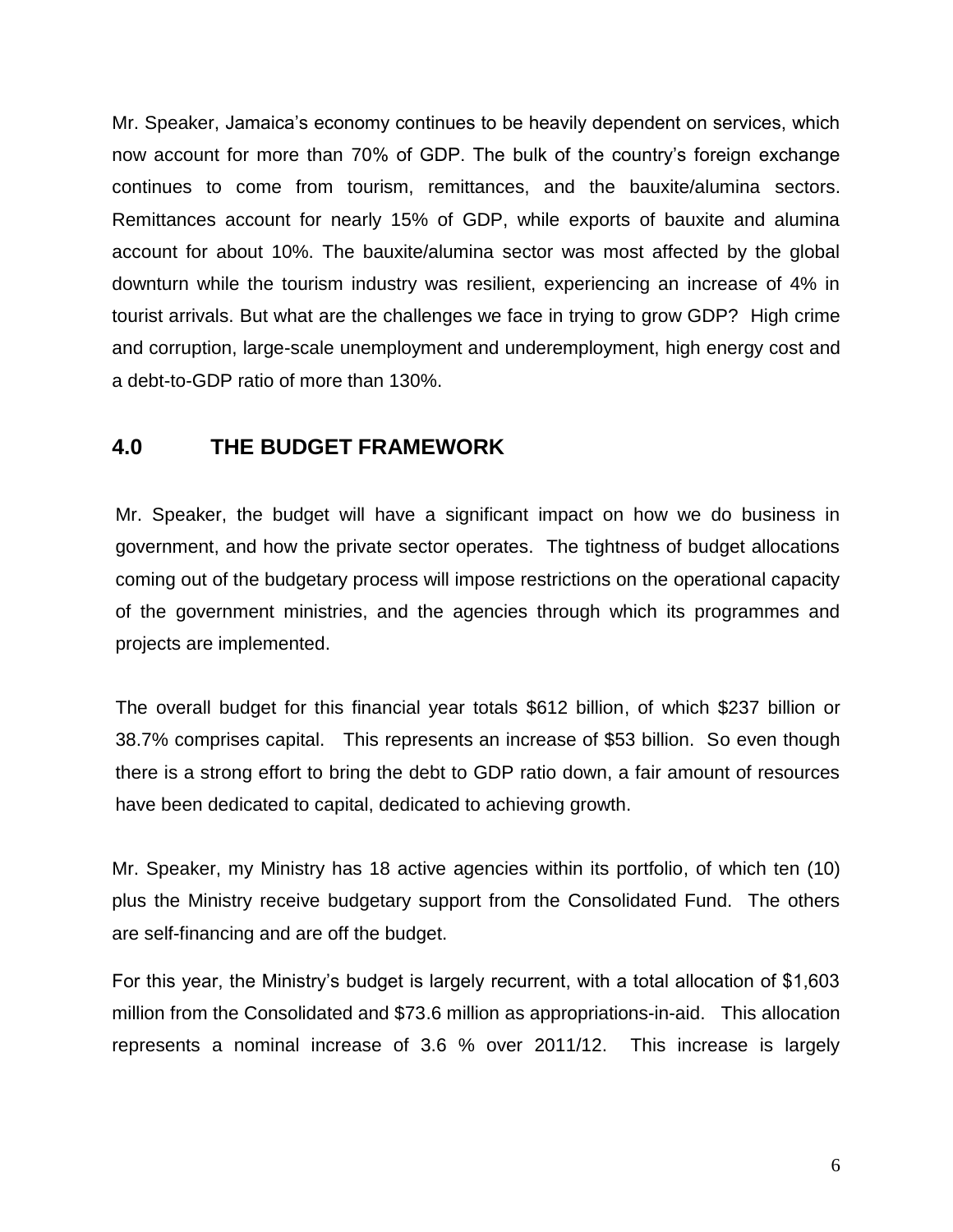attributable to the 7% increase allocated to public servants. Approximately 62% of the Ministry's budget is allocated to remuneration.

The budget of those agencies not funded from the Consolidated Fund totals \$2.166 billion for this financial year. The total budget therefore of the Ministry and all its agencies is \$3.7 billion compared with \$3.4 billion in the 2011/12 financial year.

Mr. Speaker, "Am I happy with what I have received?" No… but these are challenging times and I accept that I have to carry my share of the burden. So with the goal of achieving growth with jobs, my Ministry will focus on those areas which do not require large capital outlay …**focus on improving the business environment and enhancing economic competitiveness. These two goals of making it easy to do business and fostering competitiveness are critical to the mission of stimulating economic growth and job creation.** 

## <span id="page-6-0"></span>**5.0 INVESTMENT CLIMATE**

Mr. Speaker, The Doing Business Report ranks Jamaica at 88 out of 183 countries worldwide in its overall index, a decline from its 2008 ranking of 62. Not good. Whether a business decides to move forward with its business plan, abandon it or implement it elsewhere, depends in large part on how simple it is to comply with the requirements for opening a new business or getting a construction permit, and how efficient the mechanisms are for resolving commercial disputes or dealing with insolvency.

Mr. Speaker, the Government of Jamaica (GoJ) recognizes the importance of improving macroeconomic stability, paving the way for accelerated growth while protecting the vulnerable and the poor. The GoJ has therefore developed a clear strategy to drive fiscal sustainability and debt reduction, and accelerate growth, while resisting deep cuts in protective social spending.

Mr. Speaker, macroeconomic gains from measures such as the successful Jamaica Debt Exchange (JDX) in January 2010, continue to contribute to more stable rates of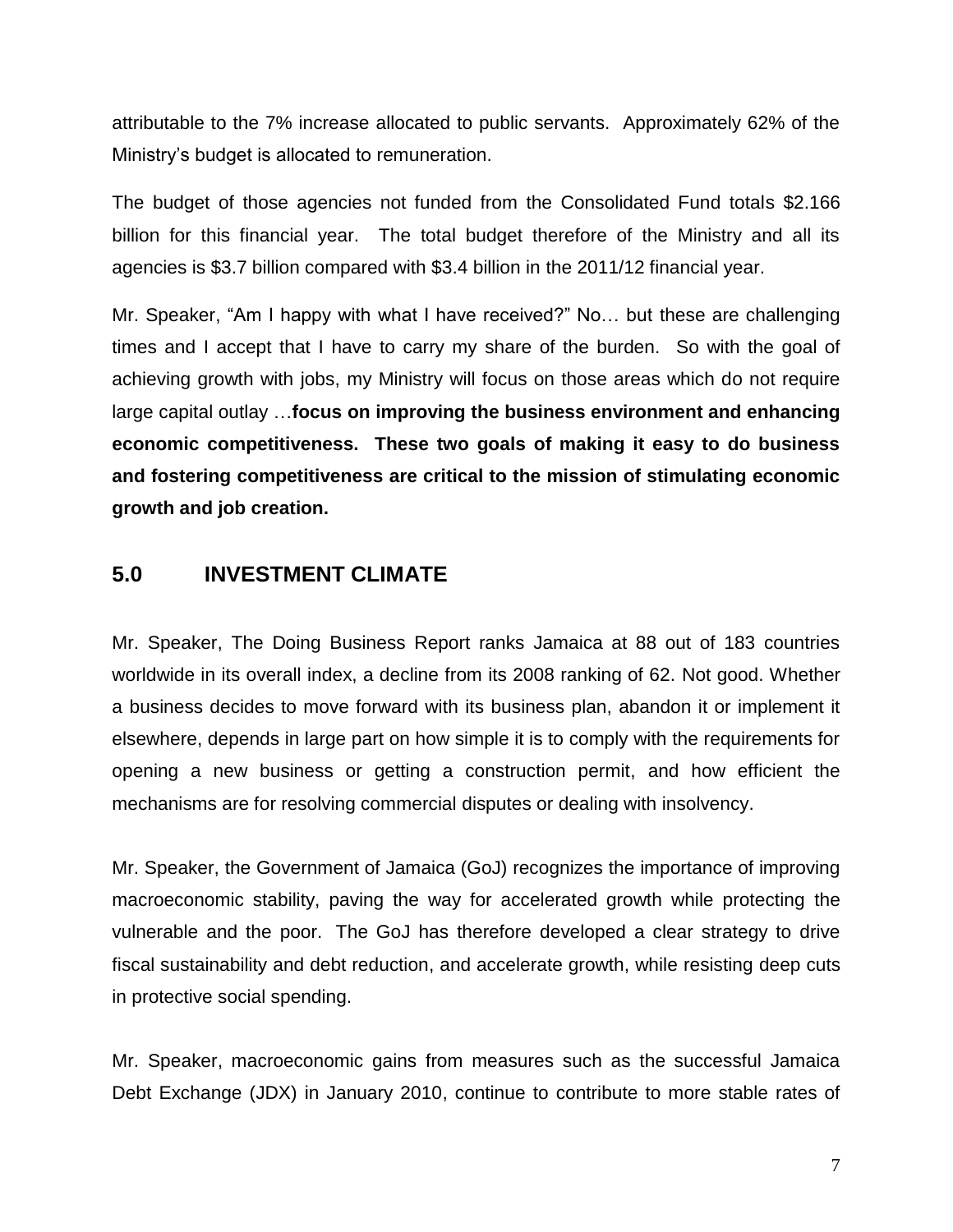interest, inflation and foreign exchange. The adoption of the Fiscal Responsibility Framework (FRF) has further strengthened the fiscal and macroeconomic environment while the dialogue on comprehensive tax reforms to increase revenue collection, among others, continues the Jamaican economy on current forecast is expected to grow at 1- 2% over the medium term.

Mr. Speaker, projecting modest economic growth, Fitch, the New York-based ratings agency **argued that improvement in Jamaica's credit rating in the future is predicated on continued fiscal consolidation and higher economic growth that ensures medium-term debt sustainability as well as further reduction in the country's external vulnerabilities.**

## <span id="page-7-0"></span>**6.0 STRATEGIC GROWTH SECTORS – HOW TO STIMULATE GROWTH**

Mr. Speaker, the Government in conjunction with the private sector continues to promote opportunities in specific sectors of the economy, which have the potential to create growth with jobs. These are short, medium and long-term opportunities and include areas such as ICT/Business Process Outsourcing (BPO), niche manufacturing including agro-processing, diversification in our tourism product and in the medium term the introduction of international financial services.

But, Mr. Speaker, what is the one big idea that can drive the growth necessary to sustain our debt and provide the jobs that will ensure the social stability necessary to underpin macroeconomic stability?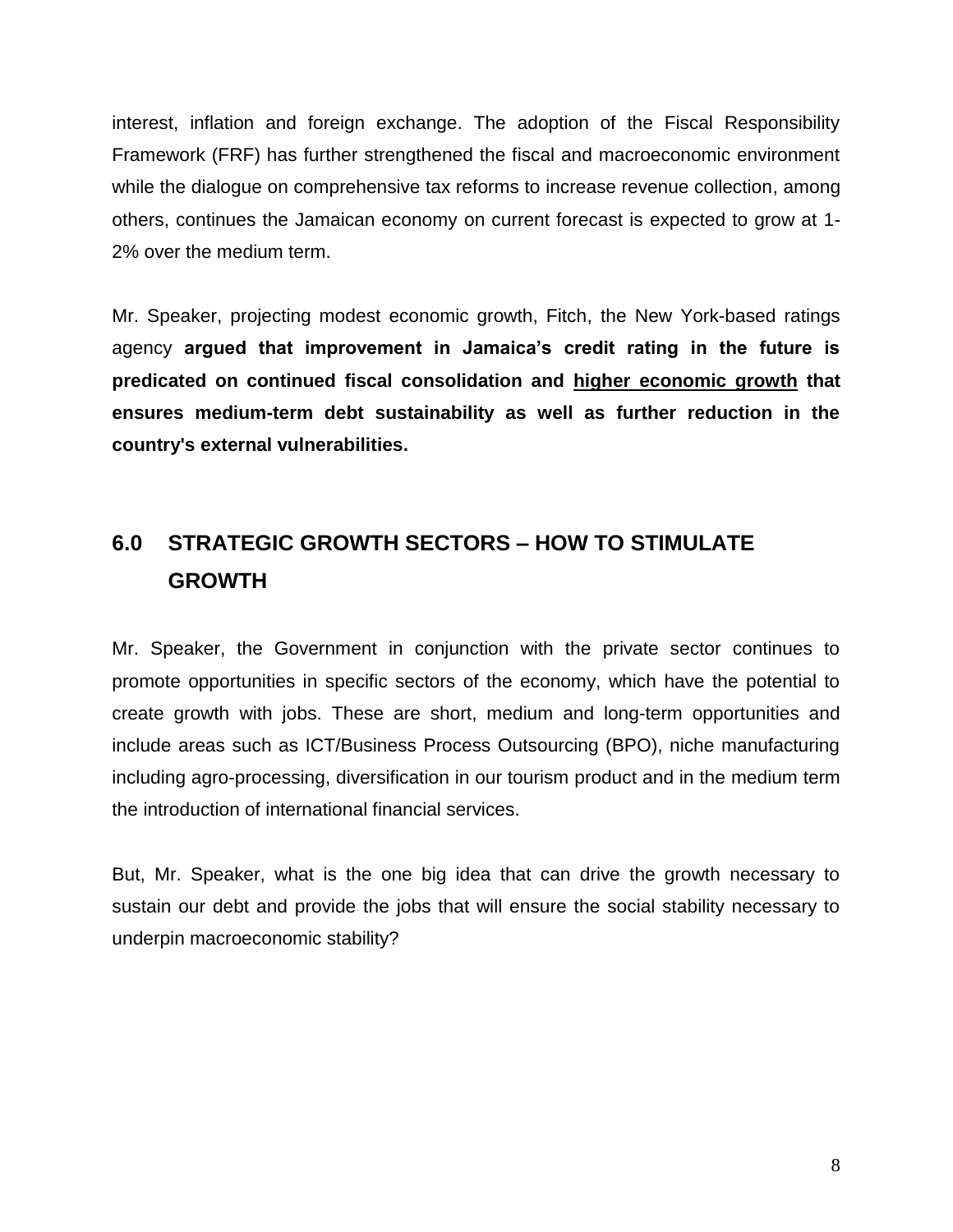#### **6.1 The Global Shipping & Logistics Hub: A Unique Strategic Opportunity**

Mr. Speaker, let me now turn to what we at the Ministry have assessed to be the centrepiece of our economic growth strategy: the global trans-shipment and logistics hub.

Jamaica is strategically situated at the centre of an 800 million person market in the Western Hemisphere, including the largest market in the world, the United States of America. The Country's location at the centre of East-West and North-South trade routes, positions it to play an even larger role in international shipping as a result of imminent expansion of the Panama Canal that will double its capacity by the year 2015, and the consequential projected increase in trans-shipment traffic through the Caribbean over the long term.

Mr. Speaker, in this regard, let me draw attention to the fact that the Progressive Agenda document launched by our party before the elections, called for an economic strategy based on the integration of Jamaica into the global economy. The vision for this flagship project and its role as an economic engine to drive growth in the short, medium and long-term, is well-articulated in the Progressive Agenda. It states, "the overarching strategic objective, is the integration of the Jamaican economy into the global supplychain through competitiveness…" It also recognized that "a critical factor in determining Jamaica's successful integration into the global economy is the extent to which importers and exporters of goods, services and information are able to efficiently access the global supply-chain".

The Progressive Agenda further states that, "The remaining challenge to be met by [ the next administration], which we confidently predicted would be this administration, is to transform Jamaica into a major logistics centre for the movement of cargo, passengers, and information. In doing so, Jamaica will become a strategic centre for the international trade in goods, services and knowledge."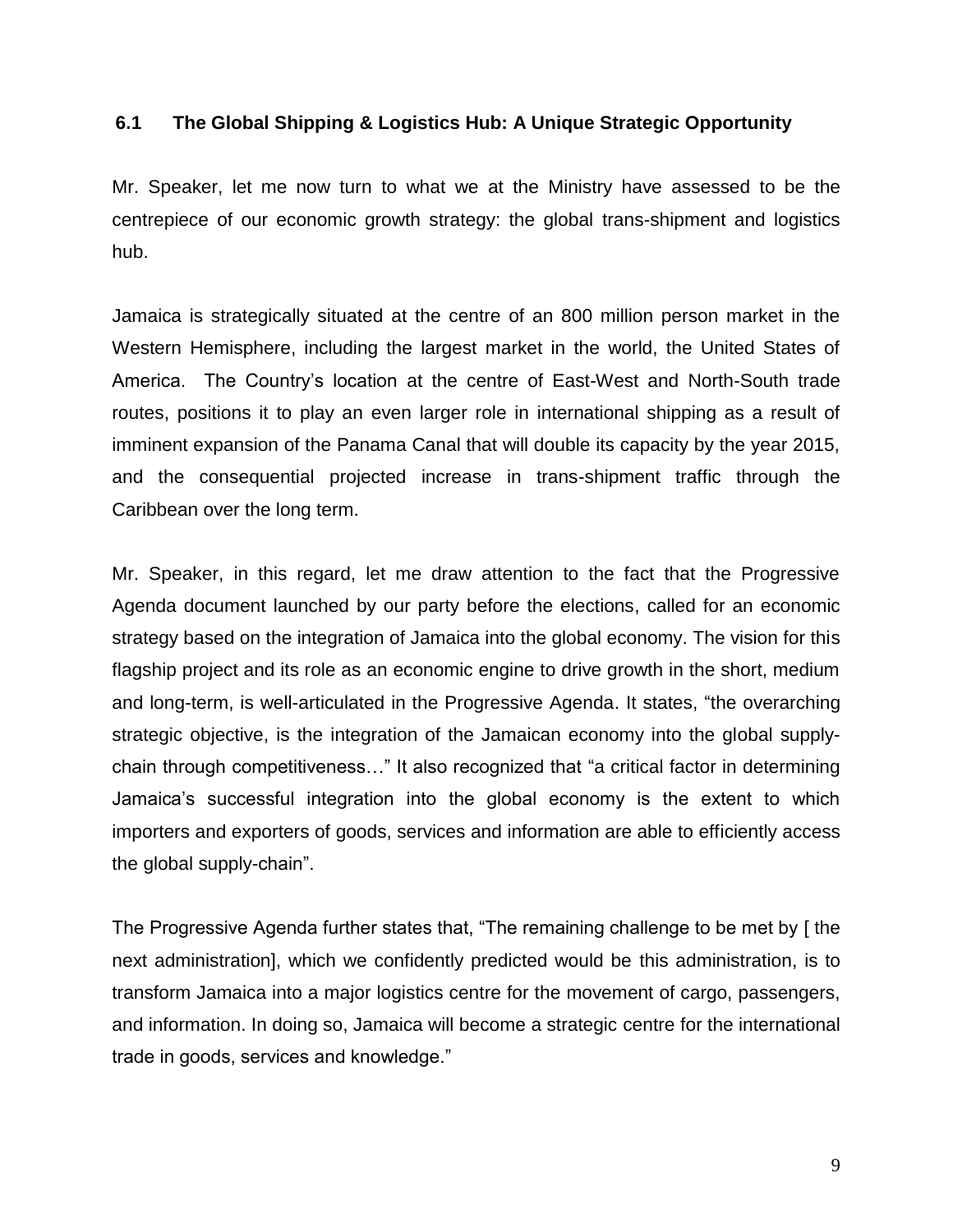In this regard, the government has developed a comprehensive vision for Jamaica to be established as a global trans-shipment and logistics hub in the Americas. The vision for a global trans-shipment and logistics hub that is multi-modal in nature, includes six (6) different but complementary elements. These elements include:

**(i) The dredging of the Kingston Harbour**. This element will act as a catalyst for the entire project and provides the basis for the other complementary elements.

**(ii) Port facility expansion at Fort Augusta and Gordon Cay**. Growth in shipping will require additional space and facilities to accommodate growth in the volume of shipping at the port.

**(iii) The Caymanas Economic Zone:** The Caymanas Economic Zone (CEZ) in its original formulation by the previous administration, consists of 1,500 acres of prime real estate, situated close to the major population centres of Kingston, Spanish Town and Portmore. About 200 acres have been earmarked for Phase I to systematically layout the ICT, the Business Park and the Light Industries Park. This economic centre will link the business districts of Kingston, Spanish Town and Portmore, and embrace the growing population of educated, skilled workers in Jamaica's largest Parish, St. Catherine, especially the sprawling metropolitan area of Portmore. The development of this centre will complement the dredging and expansion of the Port, and support the development of a global distribution centre, light manufacturing and assembly, strategically positioned in the Americas. This will allow Jamaica to elevate its role in the global supply chain by facilitating the movement of cargo throughout the hemisphere, and serving as a strategic gateway for cargo destined for the North, South and Central American markets, thustaking advantage of a network of trade agreements between Jamaica/ CARICOM and these markets. In the process, Mr. Speaker, transforming the existing port of Kingston from being mere trans-shipment port to being truly a logistics centre.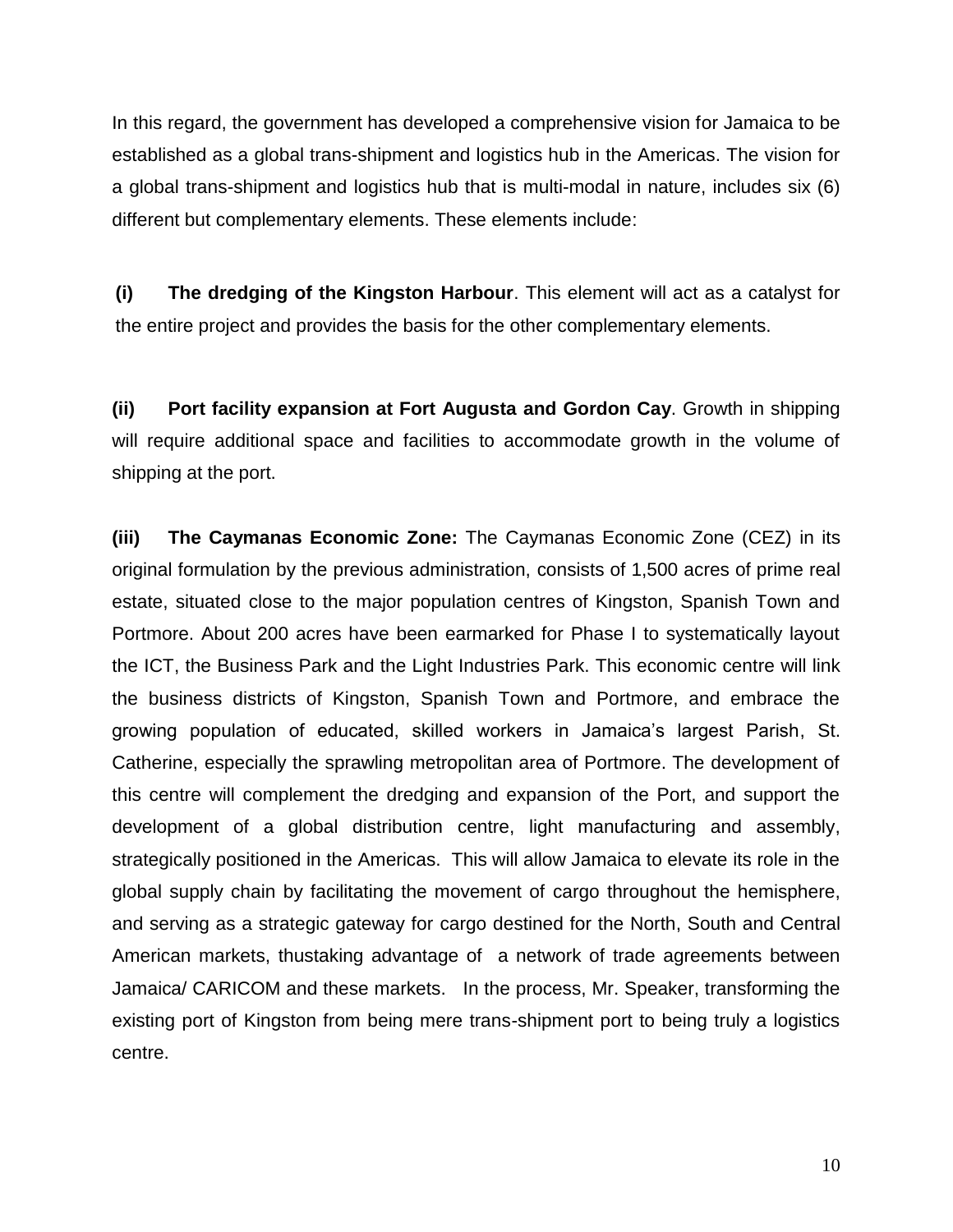**(iv) Establishing a trans-shipment commodity port facility near Yallahs, St Thomas**. This will take advantage of what is acknowledged as perhaps the deepest port in the Americas at some 51 metres and will allow for the storage of a range of commodities including but not exclusive to crude oil, natural gas, iron ore, petroleum products, bio-diesel and petrochemicals. The port will be developed by the private sector comprising local and foreign interests, and is being facilitated by the government particularly in the marketing/promotion of the project, given its strategic impact on Jamaica's energy security and consequent economic growth and development.

**(v) Establishing a Dry Dock Facility at Jackson Bay, Clarendon.** Mr. Speaker, the idea for a Dry Dock facility has been around for well over 20 years - Thanks to Dr. Cole who is here today. (Applause). Although the idea has been sound from its conception, the circumstances under which it was being proposed did not allow it to germinate and to take root. Today, the circumstances have vastly changed and the idea is now closer to becoming a reality. With the developments around the Panama Canal and the efforts to develop the port facilities in and around Jamaica to accommodate a greater number of ships, the Dry Dock facility has become a compelling proposition and a real window of opportunity has been expanded.

**(vi) Vernamfield Air Cargo and Passenger Facility**. The final element in this cluster is the long discussed development of Vernamfield. Mr. Speaker, a tremendous amount of work on this project has been done. First, by a previous PNP administration and subsequently, by the last administration. The efforts of the previous Minister of Transport and Works in articulating the compelling value proposition of Vernamfield as a long haul air cargo and passenger terminal, as well as a maintenance and repair operations (MRO) must be acknowledged. Indeed, Mr. Speaker, the establishment of an aerospace training institute by private interest underscores the possibilities for this development.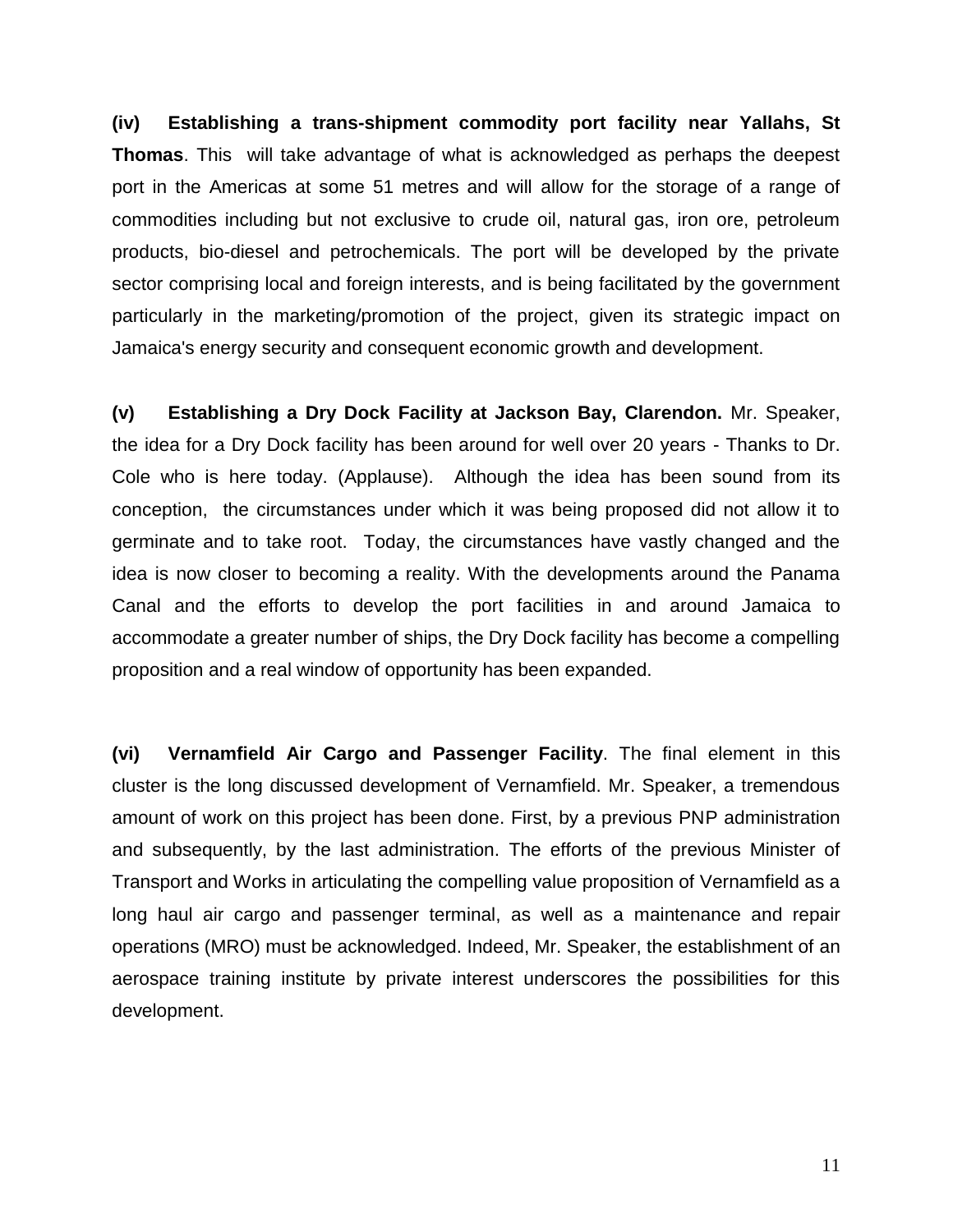**Mr. Speaker, altogether this global trans-shipment and logistics hub represents an investment opportunity of some US\$7-8billion over a 5-10 year period.** Early discussions with potential investors in the logistics-hub cluster have indicated strong interest from a wide community with operating experience in the industry. Mr. Speaker, investor interest in this strategic cluster of logistic hub projects is very high, and very real. My Ministry is convinced that with timely response and fixity of purpose, these projects, when implemented, will drive Jamaica's growth prospects in short term and well into the future.

Mr. Speaker, developments in the Panama Canal are expected to shift global trade from the Pacific Rim region to the Atlantic region. Current trends in GDP growth and trade performance reported for East Asia and the Pacific, and Latin America and the Caribbean regions, underscore the soundness of the global shipping and logistics hub. Regional GDP growth in the **East Asia and Pacific** region was 9.7 percent in 2010, but grew an estimated 8.2 percent in 2011, and growth is projected to ease to 7.8 percent for both 2012 and 2013. Latin America and Caribbean grew by an estimated 4.2 percent in 2011, but this is expected to ease to 3.6 percent growth in 2012, before picking up to 4.2 percent in 2013. **Despite the lowered growth expectations, this forecast is still 'robust' growth in trade. The demand for goods and services in the Latin American region suggests that the strategy of establishing Jamaica as a shipping and logistics hub in the Americas is sound.** 

This vision and plan, Mr. Speaker, is confirmed not only by current investor interest, but by a recent study carried out by the Commonwealth Secretariat for the government as well as strong support from the World Bank and other multilateral institutions.

Mr. Speaker, the development of the **International Logistics Centre** is a key strategy in the GOJ's plans to position the country as a major manufacturing hub within the Caribbean and Central America. It represents a significant opportunity for investment in the new wave of export-focused and high-value niche manufacturing, in areas such as medical devices, which are fast becoming big business in today's world. Jamaica is the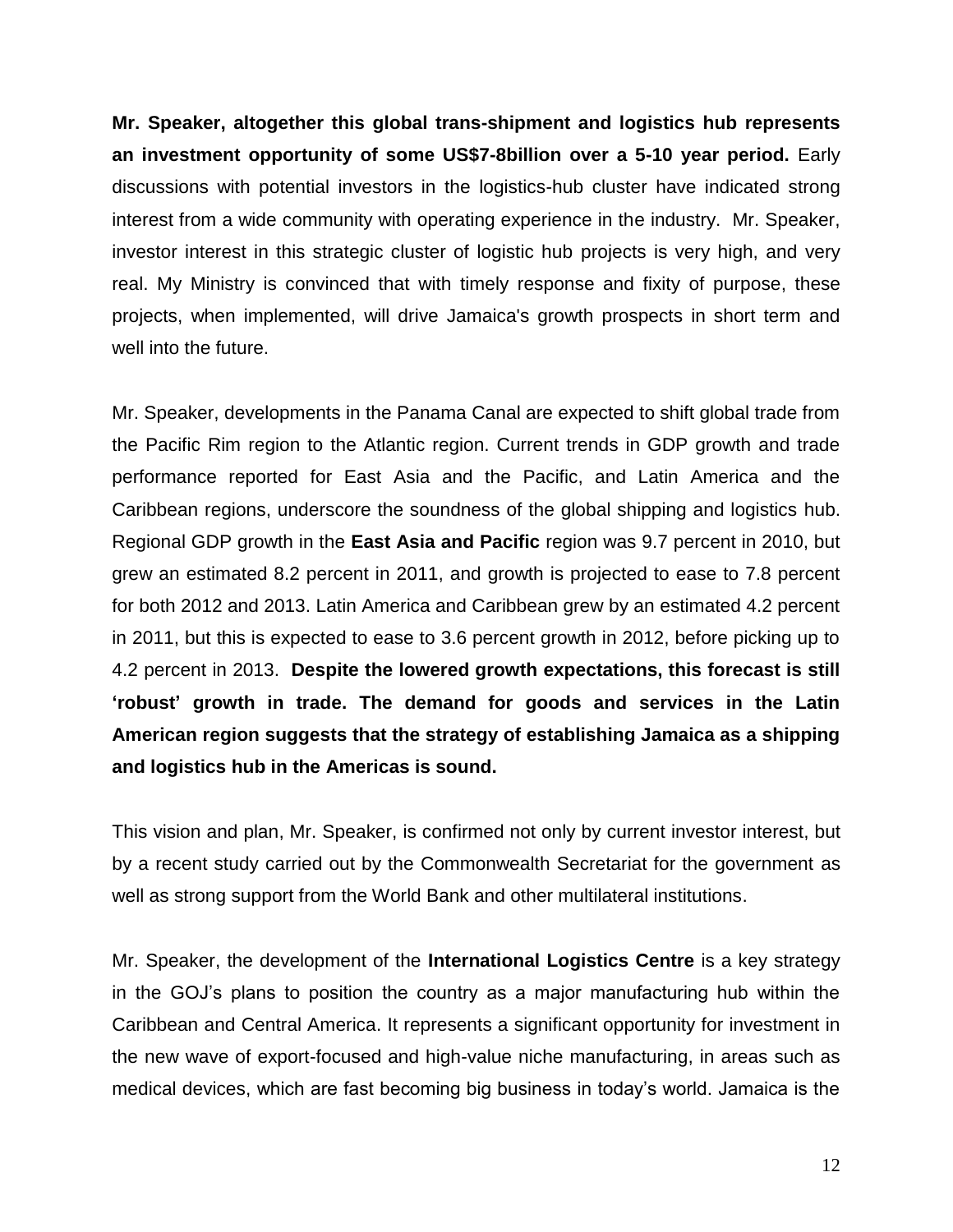ideal location for manufacturers seeking near shore markets, quick conversion cycle and low cost customised delivery options to key markets. The proposed Centre will serve to boost Jamaica's competitive advantage within this sector. The development of this hub can also augur well for facilitating neighbour Haiti, with access to a potentially affordable and nearby trans-shipment point for its exports.

Mr. Speaker, the value proposition of the Logistics centre is greatly enhanced by the prospects of Kingston becoming a Home Port for cruise shipping in the Caribbean. The proposed plans for the re-development of Down Town Kingston makes this move more than a mere possibility.

Mr. Speaker, in implementing this vision and plan we will not be starting from scratch. We already have the Maritime Institute for training the skills needed as well as the Maritime Authority for ship registry and proper regulation of the maritime space. An expanded role for our Universities must also be contemplated.

#### **6.2 ICT/BPO sector**

Mr. Speaker, ICT remains one of our most vibrant and significant sectors for investment, growth and job creation. Opportunities run from entry-level contact centre work to midtier work, such as sales campaigns and bill collection, to high-end finance and accounting and tier two technical support. Through JAMPRO, Mr. Speaker, we continue our thrust to ensure that Jamaica remains a major player in the Caribbean, and ultimately, becomes a major ICT global player.

Mr. Speaker, business process outsourcing (BPO) is big business. Worldwide, BPO spending increased from \$460 billion in 2007, to an expected \$680 billion by the end of 2011. According to the International Data Corporation (IDC), the global BPO market will grow at an annual rate of 9%, reaching about US\$1 trillion by 2014.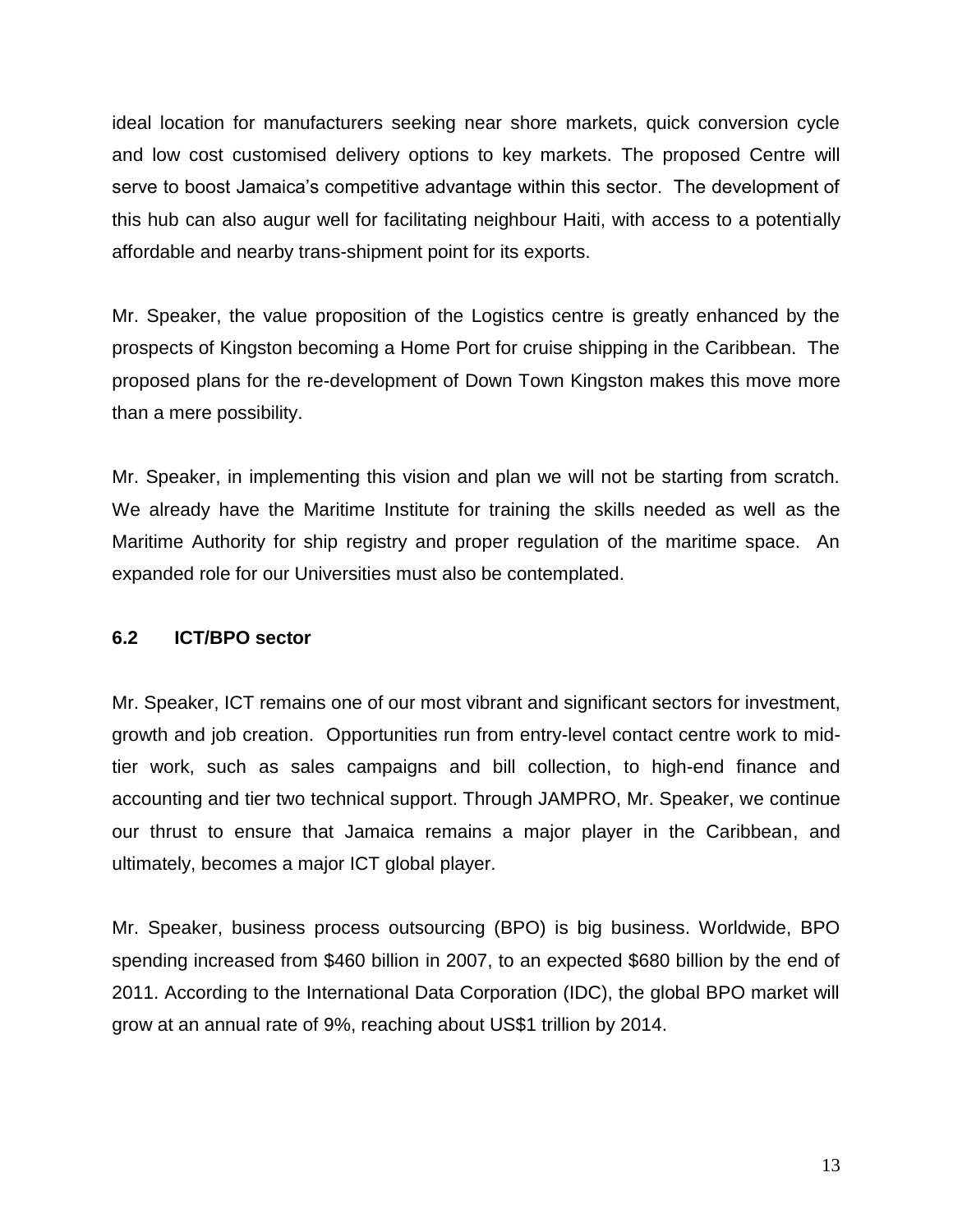In Latin America and the Caribbean (LAC) region, the BPO sector is worth approximately US\$2.5 billion and is expected to grow to US\$5 billion by 2013. The size of the young Jamaican BPO market is approximately US\$145 million, just 6% of the LAC market. From all indications, Mr. Speaker, we are well positioned to address the growing need for near-shore market destinations.

In line with our vision to transform the industry in Jamaica and make it an important engine of economic growth and job creation, a number of programmes have been implemented, with the goal of doubling employment in the sector from current levels to 30,000 jobs in the next four years.

#### **a. Key ICT/BPO Projects**

The viability of our investment strategy is demonstrated by the quality of firms at the table. Mr. Speaker, investment decisions by top tier entities such as VistaPrint, Convergys and Hinduja Global Services, represent an endorsement of Jamaica's ICT/ BPO investment environment. Convergys' plans to build 50,000 sq. ft. is a clear indication of the strength of the Jamaican brand. The operation of these companies in Jamaica will send a strong signal to other international companies saying "Hey there, bring on the investment … Jamaica is a **really attractive** place to do business." In addition, Mr. Speaker, a number of companies already established in Jamaica, are

currently in expansion mode. These expansions alone are expected to create an additional 1,000 jobs over the next 1-2 years.

#### **b. FCJ's Build-out Plan**

In response to the ICT/BPO opportunity, the Factories Corporation of Jamaica (FCJ) is to be restructured to properly carry out its mandate as part of the growth agenda of Jamaica. The Chairman and his team conducted an analysis of the entity and are now engaged in an aggressive course of action to move the project forward.

We have engaged all aspects of the financial sector in exploring financial solutions for the build-out of badly needed ICT space nationally, as well as the Caymanas Economic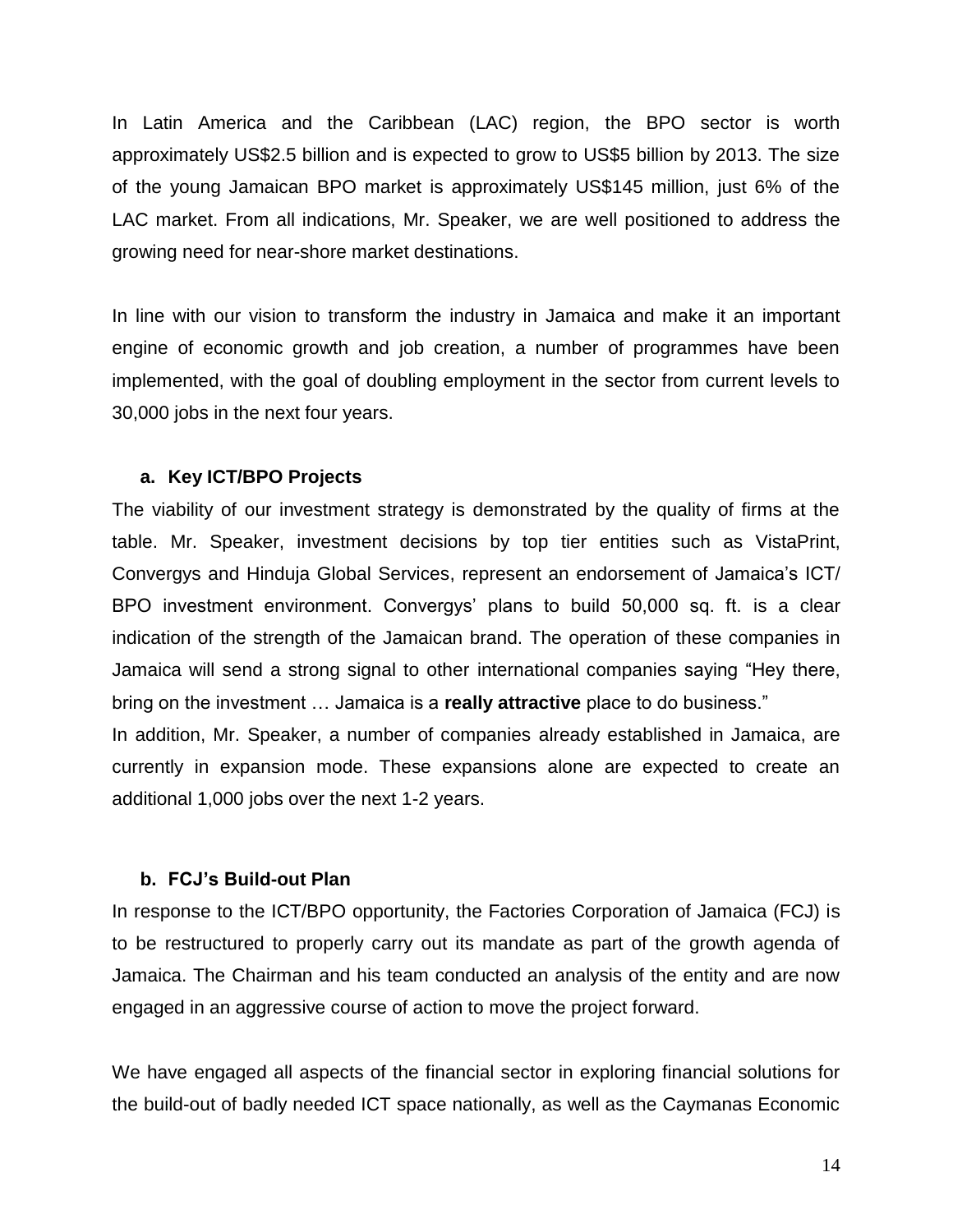Zone. The response from the financial sector has been very encouraging with innovative and creative approaches to funding the development of these projects. We will be exploring a public-private partnership arrangement as a strategy for the build out of commercial space.

We expect to start the build out of 100,000 square feet of new space at Naggos Head shortly, to offset the pent up demand for space. Work will start once the final designs have been completed. We will commence the build-out of space on 22 acres of land, also at Naggos Head, for a modern state of the art ICT park, complete with support services and alternative energy solutions to mitigate the cost of energy. We are also seeking to collaborate with other entities and interested parties in the private sector, to creatively build out well needed space throughout Jamaica, especially in Montego Bay, where the demand for space is extremely high.

Mr. Speaker, interest continues to be very high for space in the Caymanas Economic Zone, with strong indicators from local and international entities seeking to locate in Jamaica to capitalize on the expansion of the Panama Canal in 2014 as mentioned. We will be starting construction in the Zone before the end of the year to be ready to provide options for entities seeking to locate in the Zone. We continue to have weekly meetings and contacts with future occupants.

#### **c. Free Zones**

Mr. Speaker, one of the barometers of activity in our country is the performance of our Free Zones in Kingston and Montego Bay.

Despite the challenges of the global recession, the Kingston Free Zone (KFZ) as at March 31, 2012, registered occupancy level of 98%, with the remaining 2% being committed to a potential client. It is expected that upon completion of a due diligence exercise, and if all is well, the occupancy level will be 100%.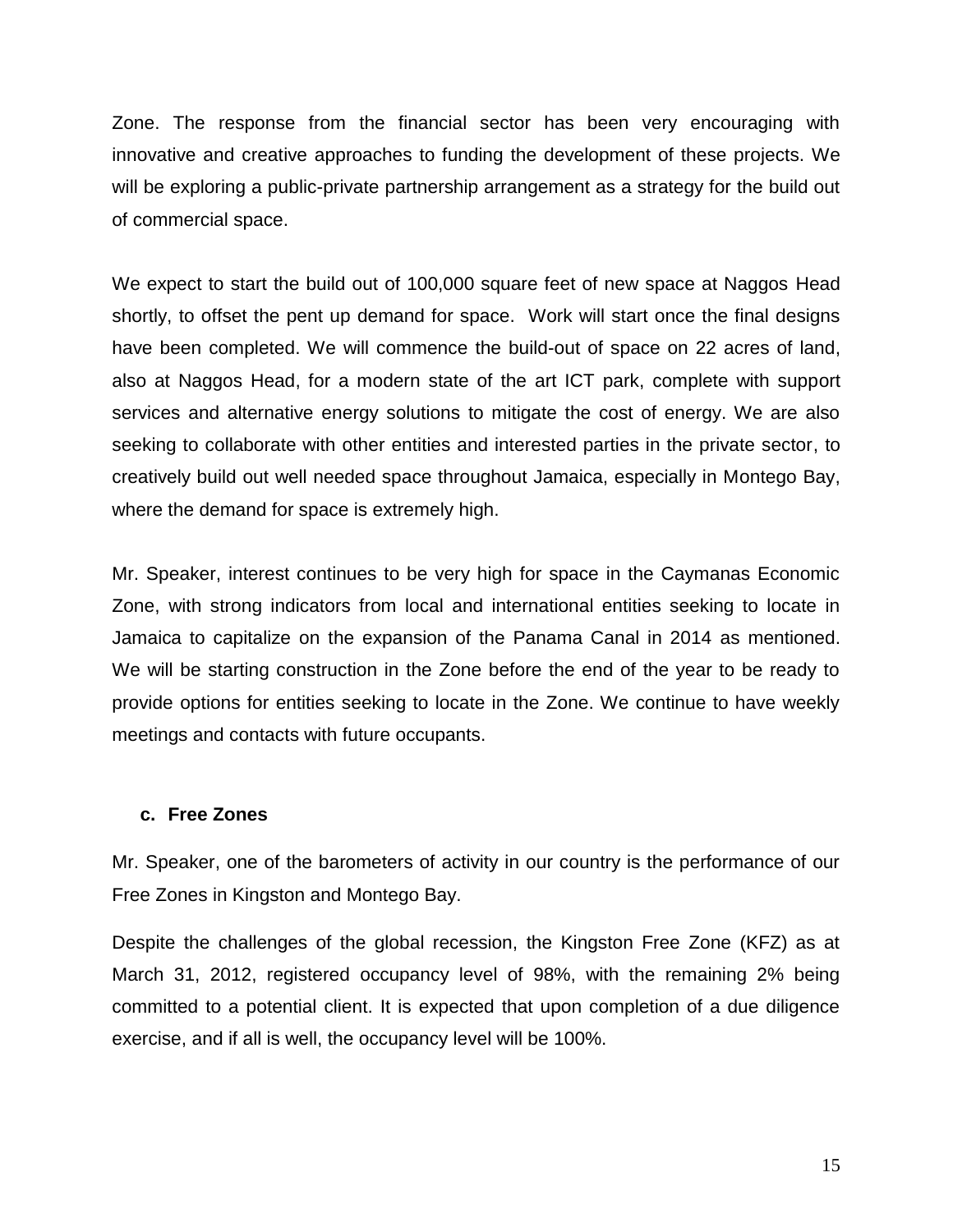The Kingston Free Zone has committed to providing between 450 and 550 jobs at this facility. At the end of March 2012, the employment level at both the Kingston Free Zone and the Portmore Informatics Park was 784 persons. This figure represented an increase of 13.46%, compared with the same period in the last fiscal year.

A comparative breakdown of employment by sector, shows some 94% of those employed in the MBFZ being in the ICT sector. In total, some 4,777 persons were employed in the MBFZ up to March 2012.

In terms of office space, the MBFZ had 94% occupancy up to March 2012, while factory space was 88.6% occupied. Priority Programmes at the MBFZ for 2012/2013 includes the construction of 63,000 sq. ft. of space, increasing occupancy of office and factory spaces to 97% and 100%, respectively.

#### **6.3 Tourism & Health & Wellness Tourism**

Mr. Speaker, JAMPRO will continue to focus on attracting investments in high-end boutique hotels and in facilitating the expansion of existing hotels for the period 2012- 2015. We seek to redouble our efforts to encourage tourism linkages with other sectors of the economy. The new Casino Gaming Act and the proposed Time Share legislation, will also serve to further diversify Jamaica's tourism offerings.

Mr. Speaker, much has been said about the Harmony Cove project, but I wish to use this opportunity to bring to Jamaica's attention a hard assessment of the progress so far. The construction has been held up because of the difficulties in the international capital markets. However, a new approach to funding has been taken with the seeking of loan from the China Exim Bank.

The Harmony Cove project is currently in an accelerated design process. The Government of Jamaica and Tavistock Group are diligently working with our design, construction and capital partners in Jamaica, the United States and China, with the intent to finalise the design later this year and obtain the project financing indications shortly thereafter.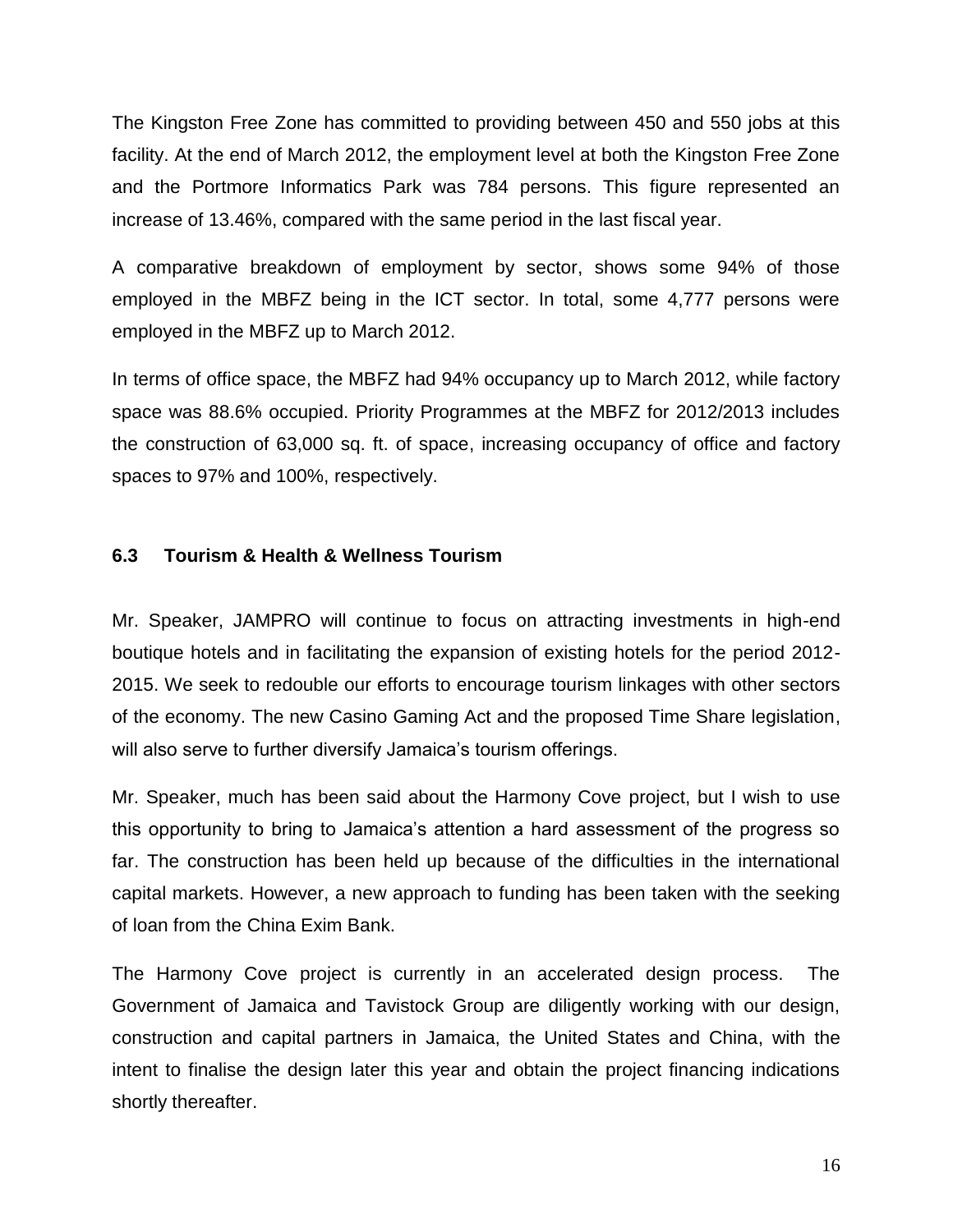The first phase of that design process, Mr. Speaker, will see the completion of preliminary building and engineering designs completed by August 1, 2012. When this is done, it will form the basis of verifying the construction budget. Much care is being taken to get this phase of the project as precise as possible, to ensure that once construction begins, the likelihood of interruptions will be minimized or even eliminated.

The first phase of the project is projected to comprise a 1,000 room hotel and a wide array of amenities that will position Harmony Cove as the lodging and attraction destination of choice in the region.

A total of 5,000 hotel rooms is still the target for the eventual completion of the project, which is projected to be completed over a period of 10 years from the start of construction. In the construction of the first phase approximately 4,000 jobs are expected to be generated, with an estimated 3,000 jobs during the operation of this initial phase.

Other important tourism investments being pursued include the US\$200M Fiesta expansion project and the Marriott Courtyard US\$20M project in New Kingston. The Minister of Tourism and Entertainment will provide details on these projects.

Mr. Speaker, the health and wellness segment of the tourism industry is a new growth area with significant potential. Worldwide, there is a growing trend with an increasing number of destinations diversifying their tourism product into health and wellness tourism including medical, wellness, care and related sectors.

Jamaica, as a world renowned tourist destination, has a well-developed medical infrastructure, numerous private medical facilities, and a first class reputation for its doctors and nurses. I recently met a Jamaican who has lived in the US for 20 years, who came home for orthopaedic surgery, and even with airfare and other costs, it was more affordable to do her surgery in Jamaica. We need to multiply that by 10 thousand.

Opportunities for health and wellness tourism are being explored and further research, matched with development and packaging of investment opportunities, is anticipated. The interest of the local medical fraternity in this area is also particularly encouraging.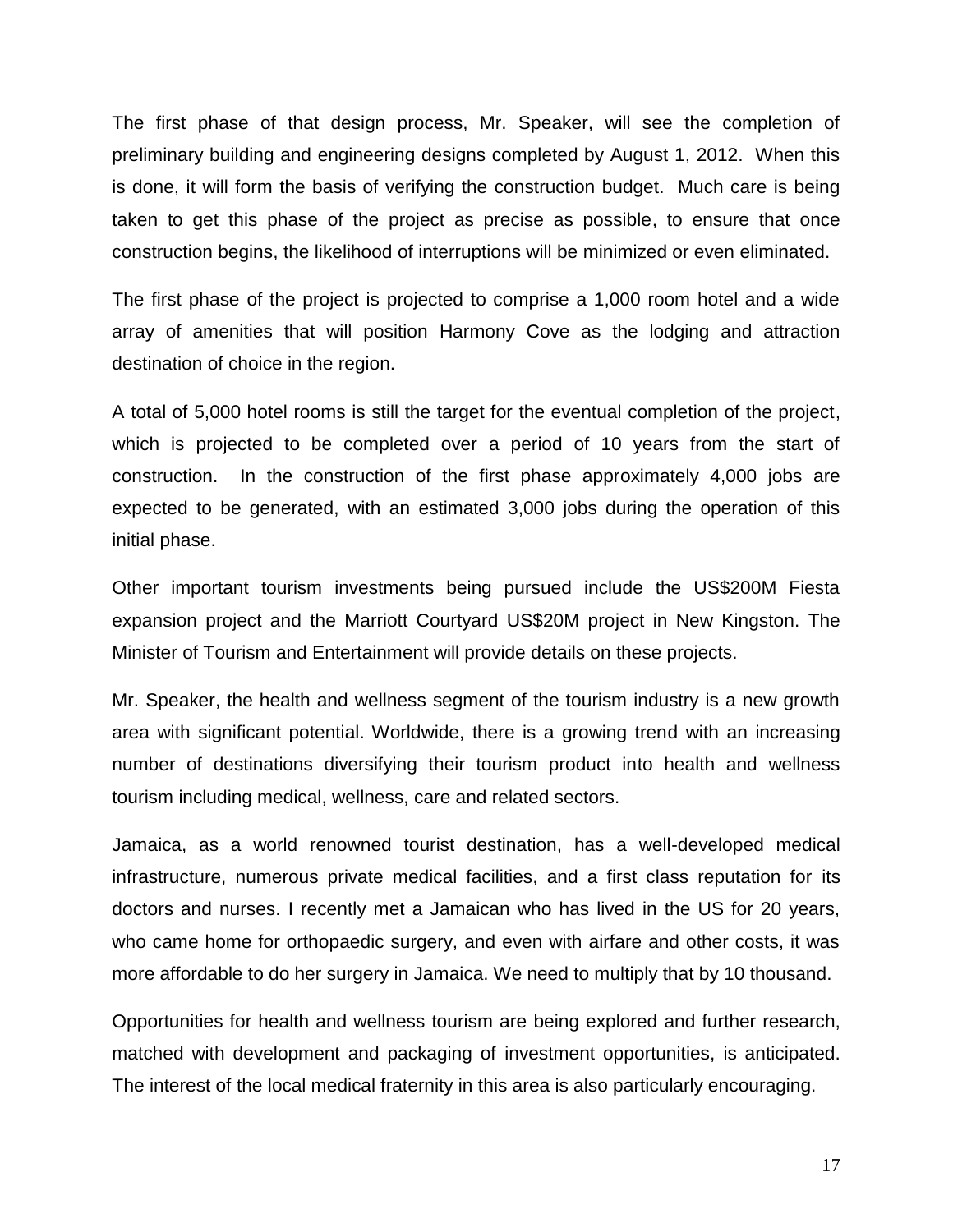Mr. Speaker, efforts to develop a Health and Wellness policy framework are being undertaken. A road map for health and wellness has been developed and my Ministry is aggressively pushing for strategies within the context of the tax reform process and the proposed Omnibus Incentives Act.

## <span id="page-17-0"></span>**7.0 INTERNATIONAL FINANCIAL SERVICES**

Mr. Speaker, the setting up of the Jamaica International Financial Services Authority (JIFSA) in Jamaica is a key initiative for investment stimulation, job creation and revenue generation. The establishment of this industry presents an excellent opportunity for Jamaica to be recognized as an international business centre, by creating a new modern industry that will diversify our economy and position Jamaica as a provider of services further up the global value-chain. Jamaica's entry into the market will be as a mid-value competitor.

Amongst the initial services contemplated in the near term and for which the development of the legislative framework is well advanced are international holding companies, international trusts, and limited liability companies. These will lead, ultimately, to the development of other services, including international banking, insurance services and aircraft registration. The Ministry sees this as an important project and, despite our late entry into the market which itself can prove advantageous, we must now seize this opportunity to create a new, modern industry that will provide lucrative opportunities for local professionals and support service providers, diversify the Jamaican economy, provide substantial annual recurring revenues for the Government, and further develop Jamaica as a place to do business.

Our existing strengths include, most importantly, our hundreds of well-trained bankers, accountants, lawyers and other corporate and financial professionals who are well poised to provide the services required by the international financial community at the most competitive rates available anywhere. Other assets include our well established tradition and infrastructure for hosting international business people, our robust telecommunications infrastructure, excellent air and land infrastructure, location in a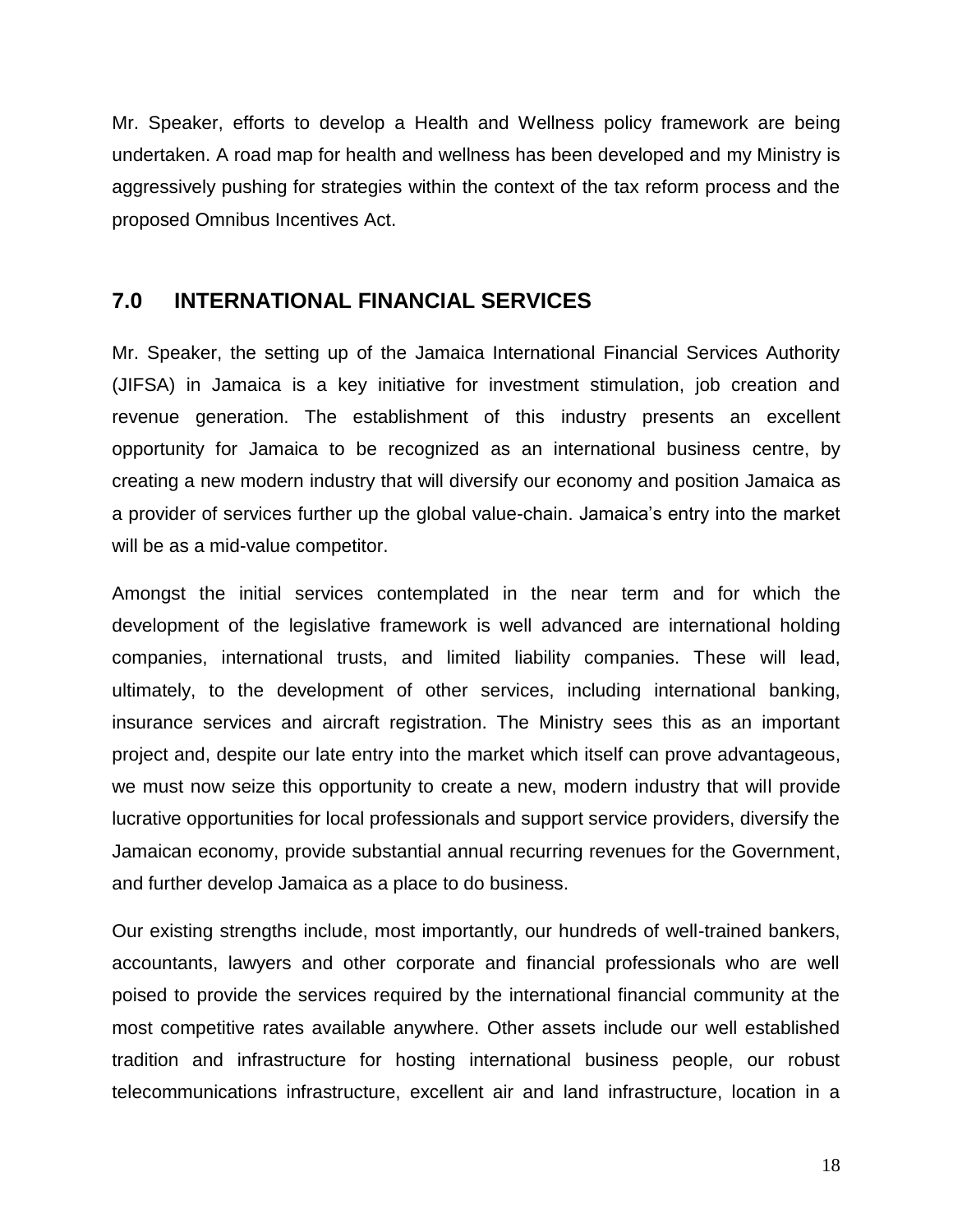convenient time zone providing easy access to North, South and Central America, and significant international tax treaties.

The returns could be phenomenal, and experts have expressed with confidence that no other initiative that could be pursued by the Government could provide a higher return on investment in the short term. Direct employment prospects for the long term could be as high as 15,000 local professionals, with potential revenues to the Government approaching a maximum of US\$300 million per annum. *(Source: Assessment of the Implementation Strategy for the Establishment of an IFSC-KPMG report, July 2008)*

## <span id="page-18-0"></span>**8.0 THE DIGITAL ECONOMY**

Mr. Speaker, the Ministry of Industry, Investment and Commerce recognizes the impact of the modern digital revolution on the jobs market. The growth in the global market for digital products including the development of apps, the production of video, creating 3D motion graphics and animations or the development of websites, has created opportunities for new kinds of work based on a range of the digital technologies. We recognize the enormous implications of this changing nature of work on how we develop our human resources, especially the youth workforce.

The virtual economy offers new opportunities for unemployed or underemployed youth in Jamaica. Unemployment in Jamaica affects a large number of youth in all socioeconomic segments of the population – from low skilled and unattached, to those with secondary and tertiary education. Youth unemployment rate in 2009 stood at 27.3 per cent, more than twice the national overall rate of 10.6 per cent, with the rate for young women being even higher.

The Ministry along with other ministries has been in collaboration with the World Bank to stage the Digital JAM 2.0 Mobile Application Competition, which promotes youth involvement in the rapidly-growing global market for mobile applications. The Digital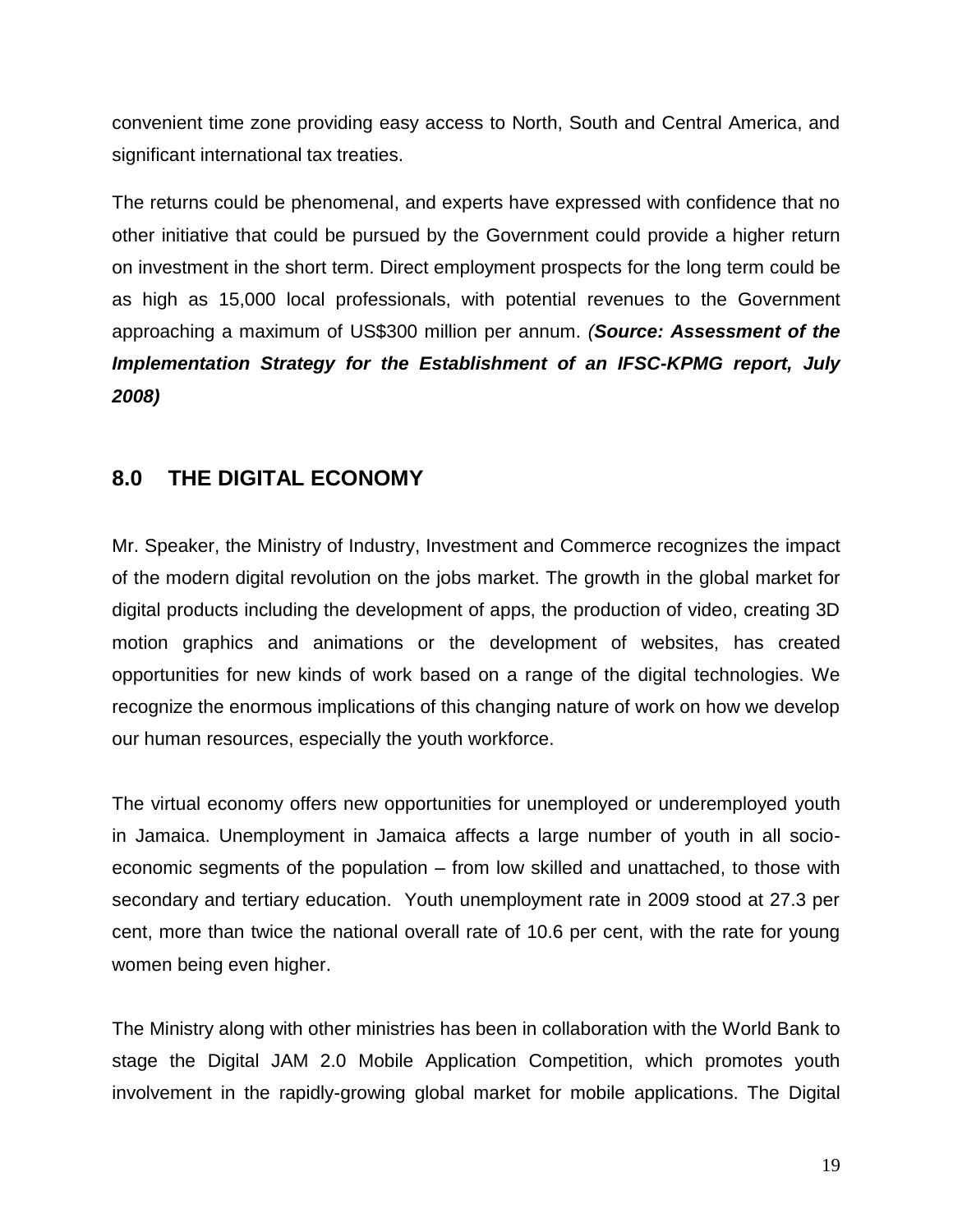JAM 2.0 Mobile App Competition is designed to ultimately, encourage participants to develop and transform their ideas into practical business opportunities, using the training and feedback offered during the competition.

MIIC will work closely with the Ministry of Youth and Culture and the Ministry of Science Technology, Energy and Mining, to create a framework to support this emerging creative community to take advantage of the opportunities in the global digital marketplace. Demonstrating the principle of Joined-up Government, the MIIC will focus on the business elements of the initiative, while MYC and MSTEM will address the human resources and regulatory infrastructure, respectively.

## <span id="page-19-0"></span>**9.0 MANUFACTURING AND EXPORTS**

Mr. Speaker, Jamaica has well established itself in some sub-sectors of manufacturing such as agro-processing, which is known for its distinct traditional sauces, coffee and other products. The Expo 2012 put on by the JMA/JEA & JAMPRO with the participation from JBDC in April confirms our continuing strengths in this sector and has earned any commitment to ensure that this administration does not acquiesce in the further de-industrialization of the sector. JAMPRO will however, be looking to place strategic focus on value-added manufacturing investment ventures. The investment strategy is to target new areas of niche manufacturing and non-equity modes of international production, which will be enhanced by the development of the logistics hub.

#### **(a) Trade arrangements**

Jamaica is a signatory to a number of trade arrangements that cover manufacturing and trade in goods and services in global markets. However, I wish to take this opportunity to point out that among these trading arrangements, our signing of the EPA and Treaty arrangements in CARICOM, are perhaps the two most significant. These trading arrangements imply benefits and burden imposed on our economies. Creating a balance in the negotiated benefits and burdens, is essential.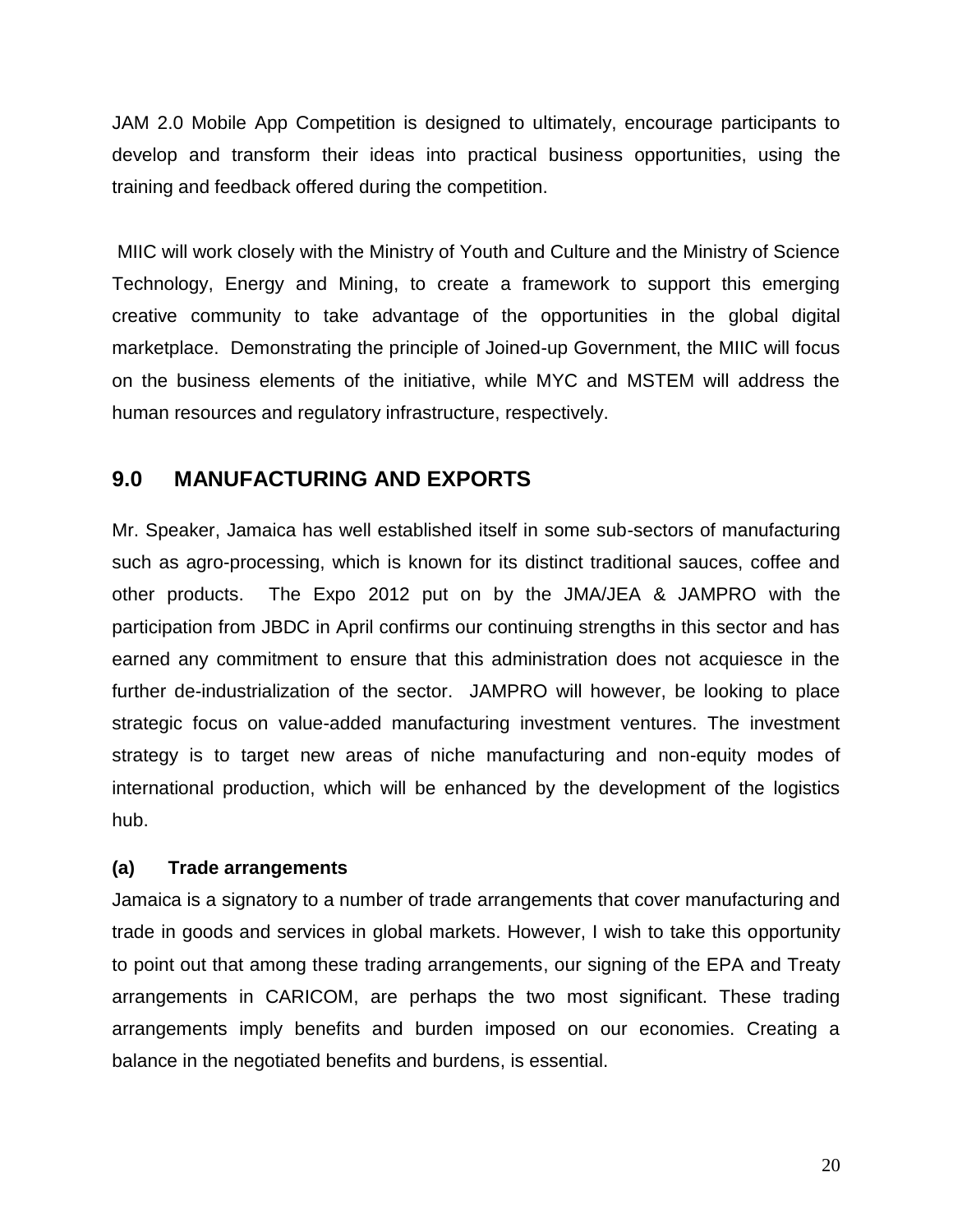In order to achieve and maintain that balance we have to do two things:

- 1. We must produce competitively
- 2. We must have access to the marketplace at competitive pricing, as well as presence on the shelves and on the tables of the consumers.

From experience we know this to be a costly endeavor. This cost can be increased or reduced based on measures taken by our trading partners. We are well aware of the various barriers that have acted as impediments to access and expansion in the marketplace.

It is the responsibility of government to so organize its agencies and institutions to address obstacles to fair trade for the benefit of its economic actors. As a consequence, the MIIC, in charge of that responsibility, will be embarking on an initiative to put in place a trade policy and enforcement mechanism that seeks to harness the expertise resident in the Trade Board, Fair Trading Commission, the Anti-Dumping & Subsidies Commission, the Bureau of Standards, JAMPRO and JIPO, to establish a modern and responsive enforcement mechanism to be put at the disposal of our producers in order to bring about a level playing field, through engaging the dispute settlement bodies after diplomatic initiatives have exhausted.

This in our view is very much needed to ensure that the benefits under these agreements, and not only the burdens, are enjoyed by the productive sector and the society.

#### **(b) London 2012 Initiative**

Mr. Speaker, the Jamaica 50 Secretariat, the Jamaica Tourist Board (JTB) and JAMPRO have partnered in presenting Jamaica to the world at Jamaica House 2012 in London from August 3 - 12. This is being positioned as '**A celebration of Jamaica – a Nation on a Mission'**, and is intended to meet a multiplicity of objectives, highlighting the different facets of Jamaica – past, present and future. The exhibit will capture in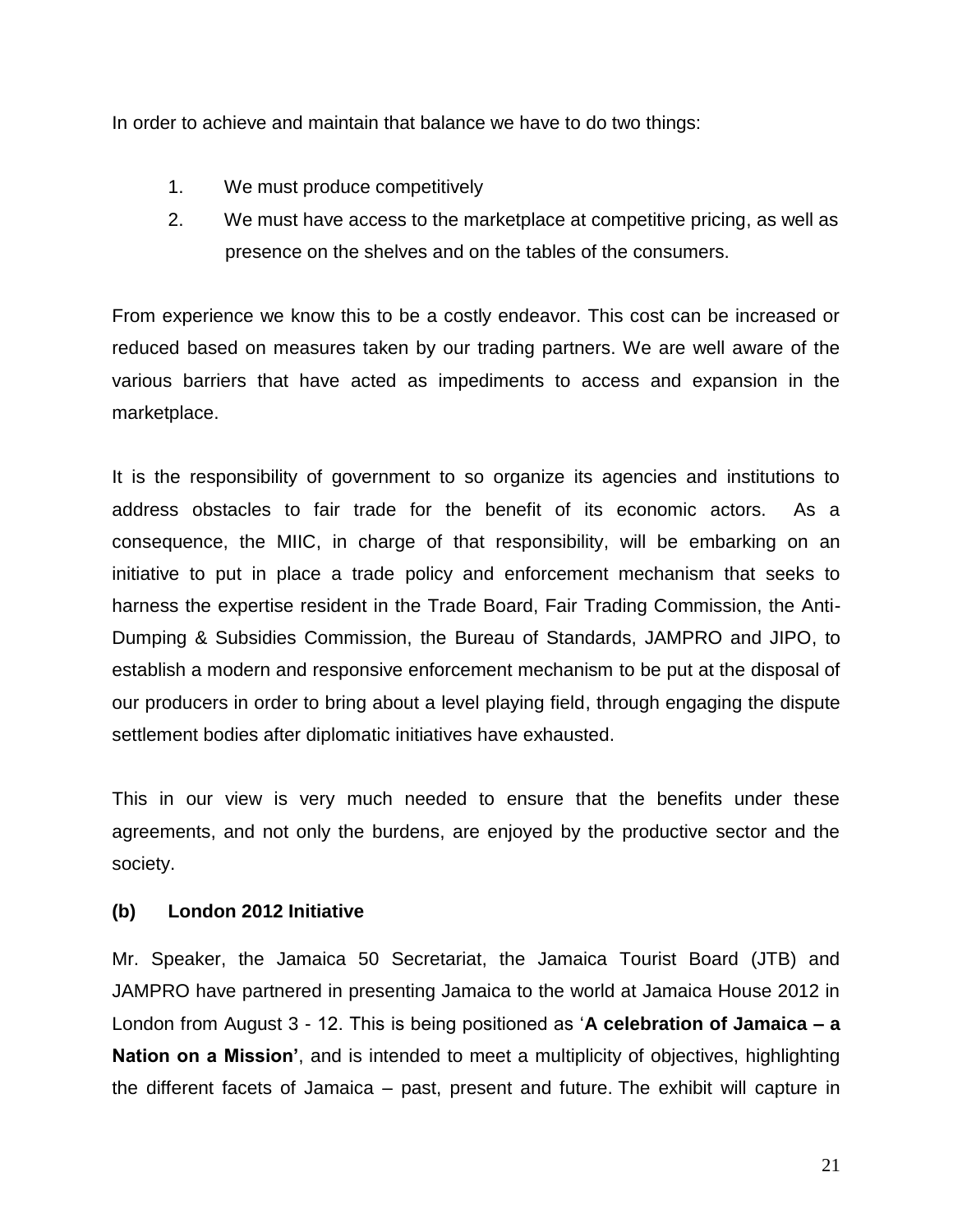creative and dynamic ways, the identity of Jamaica - its history, people, culture and way of life, its current positive imagery as perceived by the world, and significantly, its desired imagery – the way in which Jamaica at 50 wants to be known and defined globally.

JBDC will be capitalizing on opportunities of Olympic 2012 by showcasing over 350 authentic, high quality, export ready products, under the Things Jamaica brand, during the 2012 Olympics and Jamaica 50 Celebrations being held in the U.K.

Retail booths displaying brand Jamaican products in the categories of home accessories, jewellery, aromatherapy, special foods, fine arts, handicraft and gift items will be established at special Jamaican events to be held in Jamaica Square in Birmingham, Brixton and London. We will showcase Jamaican music; past and present, there will be a Jamaican store and a Brand Jamaica showcase, demonstration and sampling of Jamaican food and beverage and an exposé of business successes, opportunities and infrastructure in Jamaica. Mr. Speaker, we believe that by leveraging the expected success of the Jamaican athletes at the Olympic 2012 in London, Jamaica will further propel itself into the minds of Olympic enthusiasts as a premier tourism and business destination.

#### **(c) Cemcorp/Cement Jamaica**

In addition, Mr. Speaker, Cemcorp Canada, in partnership with Sinoma out of China, will be establishing mining operations in Clarendon to be used in the manufacturing of cement for the local and export market. The company recently confirmed finalization of its economic impact assessment, and is well on the way to establishing a US\$340 million cement manufacturing facility that will employ 400 permanent workers. This investment, Mr. Speaker, is one of the most significant in the country's manufacturing industry in recent years.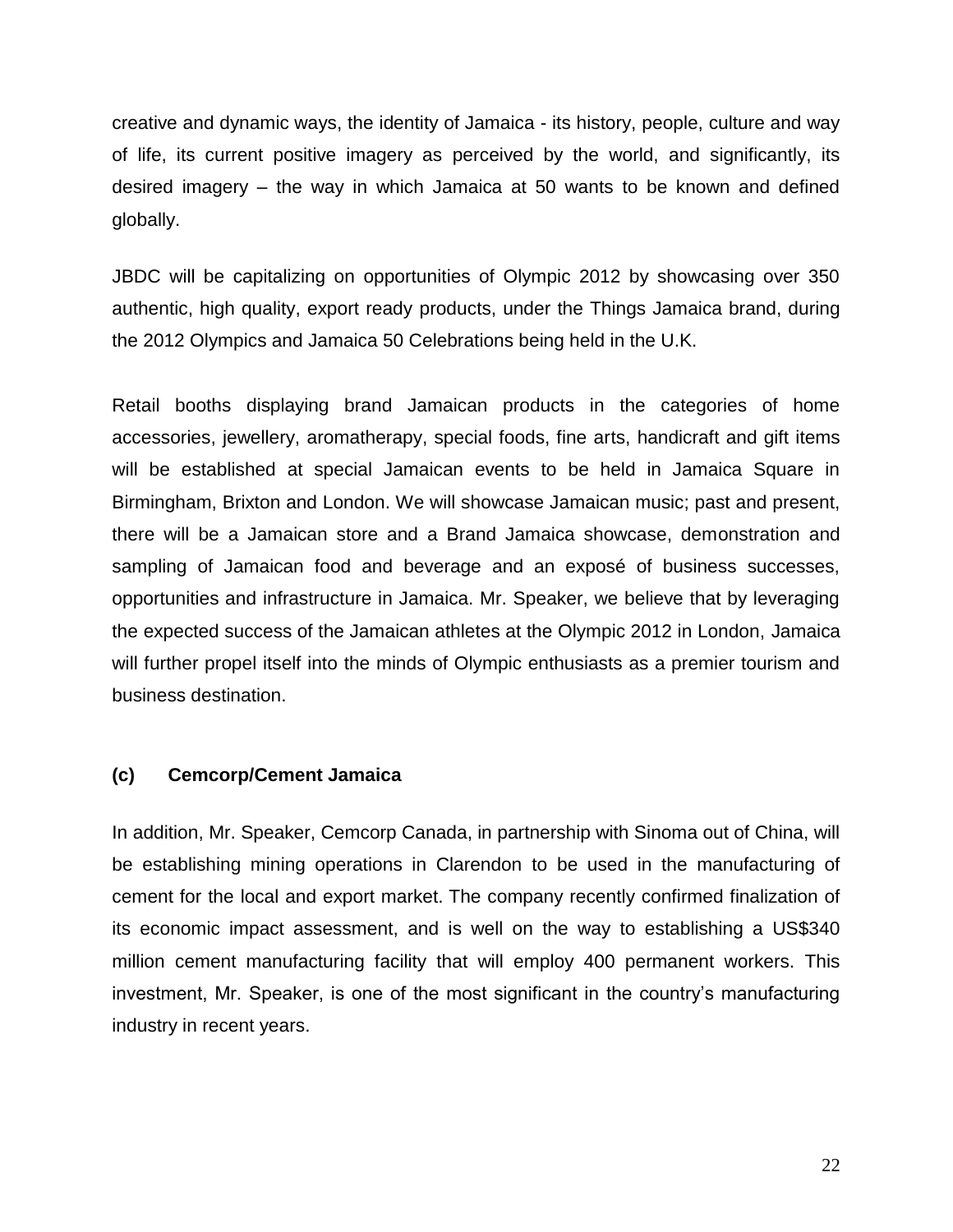Then we have **ISOCON,** Mr. Speaker, which will be establishing a facility to clean and maintain ISO tanks, used to transport spirits to bottlers and distillers worldwide. This business opportunity arises because different types of beverages are shipped in the tanks, and each tank must be cleaned after each shipment.

JAMPRO has facilitated the finalization of a lease agreement between ISOCON and the Port Authority of Jamaica for the facility to be housed at the Kingston Freezone. The project will see capital expenditure amounting to just over US\$500,000, with a minimal employment of 8 persons for starters. However, with Jamaica's ability to provide this service in-country, the greater impact will be made on the levels of foreign exchange retained, as well as potential export earnings from regional exports of rum and other spirits that can now have their ISO tanks cleaned in Jamaica rather than in the US.

## <span id="page-22-0"></span>**10.0 IMPEDIMENTS TO GROWTH**

## **10.1 Barriers to Doing Business**

Mr. Speaker, we use the World Bank's "Doing Business Report" (DBR) as our guide to help us prioritize the key areas that we need to address. The reasonable expectation of the private sector in this environment should **not be more incentives but fewer disincentives, that is, the removal of the barriers to doing business.** 

The Doing Business Report provides quantitative measures of regulations for:

- starting a business
- dealing with construction permits
- getting electricity
- registering property
- getting credit
- protecting investors
- paying taxes
- trading across borders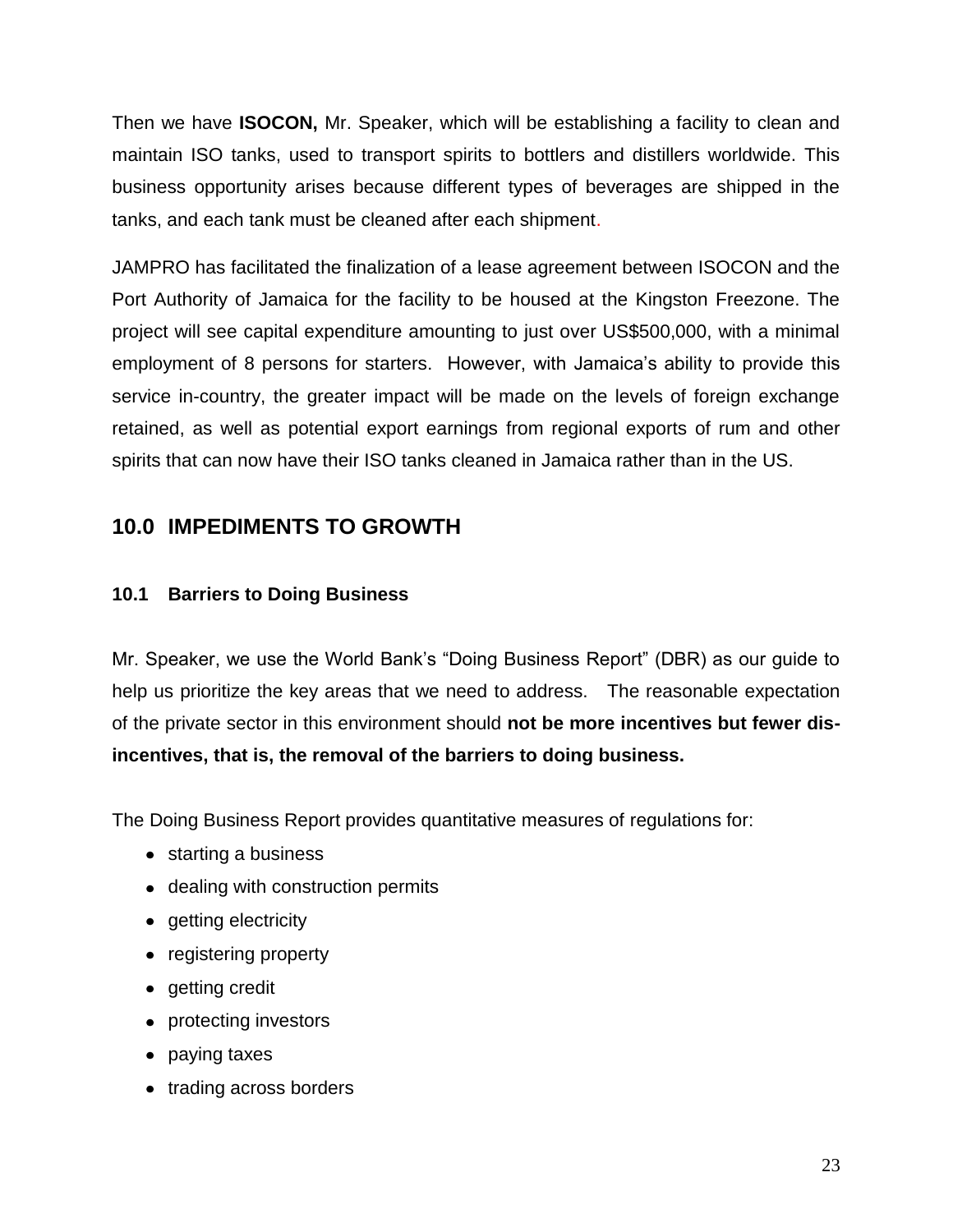- enforcing contracts; and
- resolving insolvency

While many of these areas lie outside of my portfolio, my responsibility is to agitate for change and collaborate with other ministries to get them to place some of these areas on their priority agenda. This is the concept of joined-up Government, Mr. Speaker, because as the saying goes *"If we don't hang together, we shall hang separately."*

Improving Jamaica's ranking in the Doing Business Report is a key focus of my Ministry in order to improve the business environment. This is important also because businesses rely on the Doing Business Report as a barometer to test the attractiveness of Jamaica's business environment.

Mr. Speaker, in order to give priority attention to this matter, I have re-activated the National Competitiveness Council (NCC). The NCC has already developed a reform agenda - the blue print for reforms over the next three years - to improve Jamaica's ranking on the Doing Business Report. The NCC comprises representatives from the business community and key agencies of government, and is based at JAMPRO. The NCC Reform agenda will shortly be submitted to Cabinet for consideration. Based on Cabinet's decision, the reform agenda items will be incorporated into the work plans of relevant ministries and agencies. The NCC will then monitor the implementation.

JAMPRO will be establishing a hot line and we encourage any business person experiencing a bureaucratic hurdle to call that hot line. The calls will be logged. We will analyze the calls to determine if there are any consistent trends, and determine the appropriate corrective action.

Mr. Speaker, as the World Bank's 2012 Doing Business Report has shown, the countries that had the most improved rankings, undertook the following initiatives: created or improved a one stop shop, abolished or reduced minimum capital requirements, simplified registration formalities, cut or simplified post-registration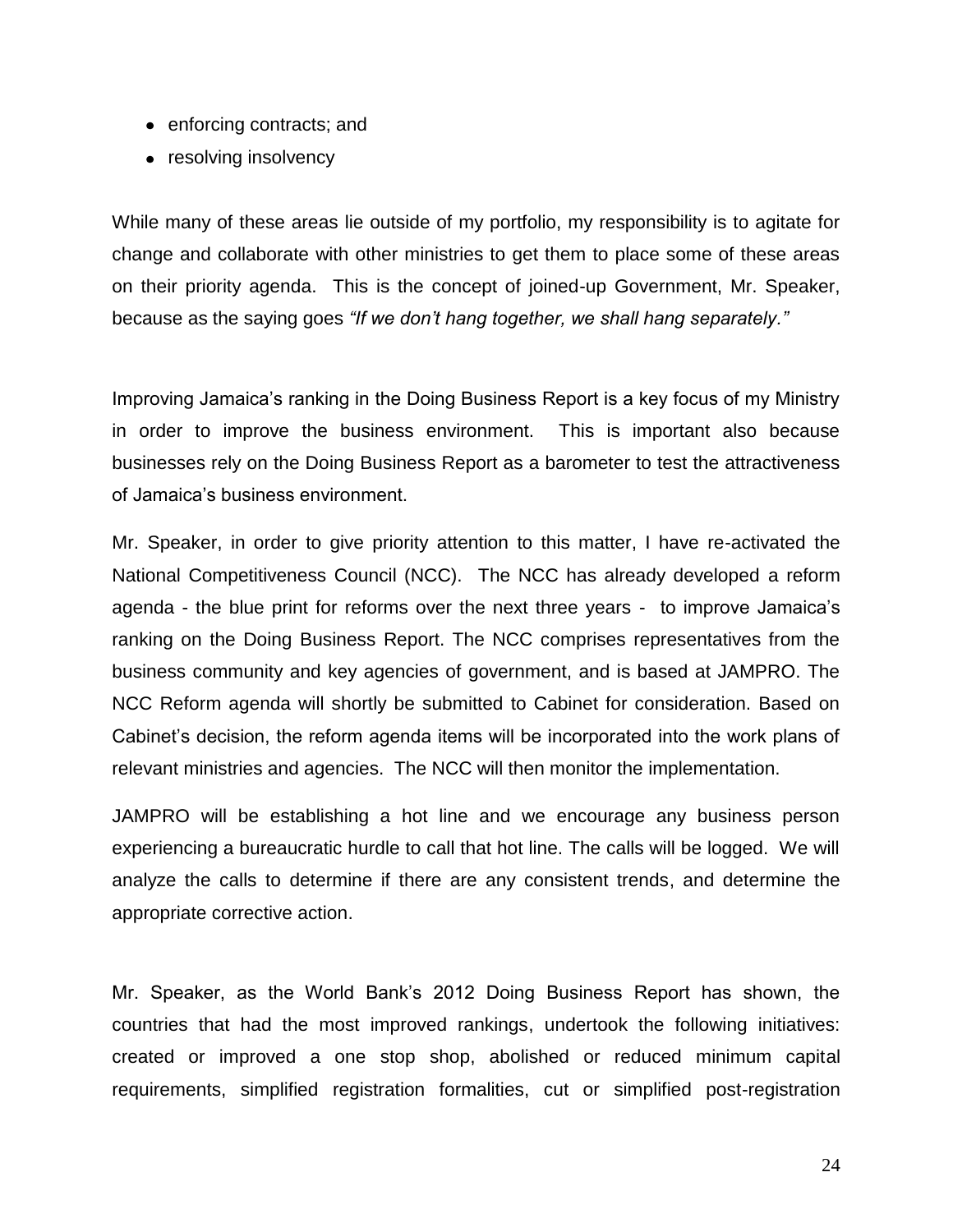procedures (tax registration, social security registration), and introduced or improved online procedures.

Mr. Speaker, at the moment when you register your company at the Companies Office of Jamaica, you will next have to register with GCT, NIS, NHT, HEART, etc. Having registered the company, some people do not even know that they will need to go and register with these other entities. Is this good enough for a country that wants a reputation as a place to do serious business? Is it acceptable that we lose so many man hours, let me rephrase, 'productive people hours' in the course of doing business? Mr. Speaker, my Ministry is committed to changing this as a matter of urgency? It cannot be business as usual. We will be establishing the Companies Office as a onestop-shop for business registration, through which your business will be automatically registered with all other relevant entities.

We are well advanced in the development of a Super Form that captures all the information needed for registration with the other agencies. We will need to do legislative amendments to facilitate the proposed centralization of the registration process and we expect completion of this work before the end of the current financial year. This, Mr. Speaker, will make the environment more business friendly to foreign and local direct investment and send the clear message that Jamaica is serious about doing business, serious about achieving growth, serious about jobs.

#### **10.2 Competitiveness**

Mr. Speaker, Jamaica's most important challenge today is the lack of competitiveness and if this is not addressed, we will not be able to survive in this globalised environment. **The Global Competitiveness Index 2011-2012** ranked Jamaica at 107 out of 142 countries surveyed. The lack of international competitiveness is the source of our economic woes and widening trade deficits will not reverse if we are unable to improve our international competitiveness. I want to use this forum to rally the nation to action. There is no place for complacency. Time is **NOT** on our side. Have you ever heard the phrase "time to break up your folly ground?". The time is now.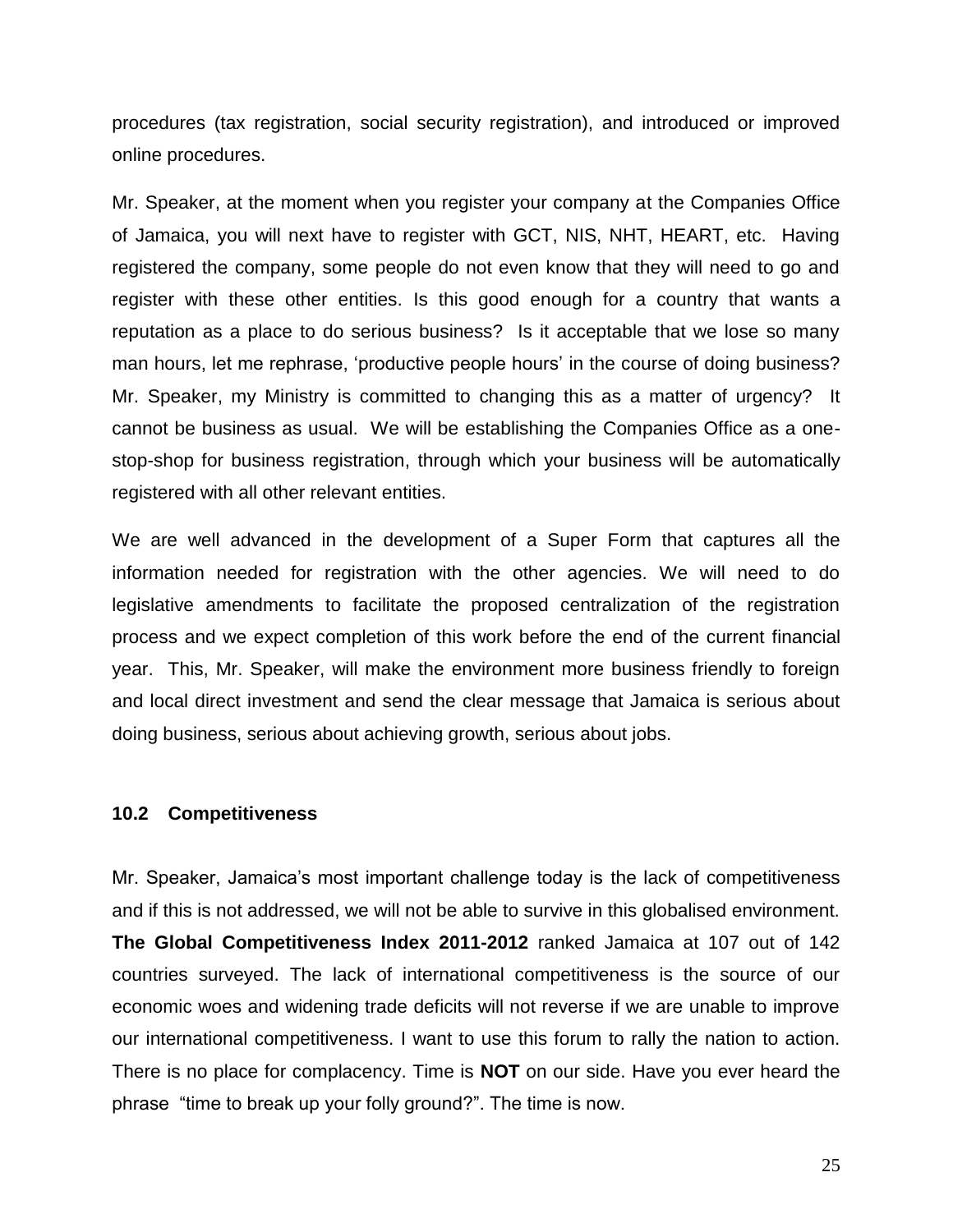Efforts towards creating a Single Electronic Window (SEW) will both support the logistics centre and drive efficiency throughout the economy, and is being pursued along with the port community project with private sector involvement.

#### **10.3 Standards**

Mr. Speaker, I now wish to turn my attention to an area that is becoming increasingly important from a competitiveness point of view - the area of 'standards'. As globalization of markets intensifies and countries integrate their economies more, the matter of standardization becomes even more critical. This applies to every aspect of human activity. For example, when I dine at a restaurant, I want the assurance that the food is safe and will not compromise my health. Standards help to provide that peace of mind. When everybody has a different standard, you cannot be sure of what you are getting.

Standards fall into two categories: compulsory and voluntary. Compulsory standards, also known as technical regulations or laws, affect health, safety and the environment. Businesses that are not able to meet compulsory standards cannot sell their products locally or internationally. Failure to embrace compulsory standards, therefore, can become a barrier to trade.

Voluntary standards are driven by industry based on the need for consistency across companies and countries. As the world integrates through trade, companies are moving away from narrow national standards to international standards. Even though they are also voluntary, failure to embrace voluntary standards can also become a barrier to international trade. It is therefore, imperative that Jamaican businesses work closely with the Bureau of Standards to ensure that they are able to meet the relevant compulsory and voluntary standards.

I want to address two of these standards, which are critical for international competitiveness.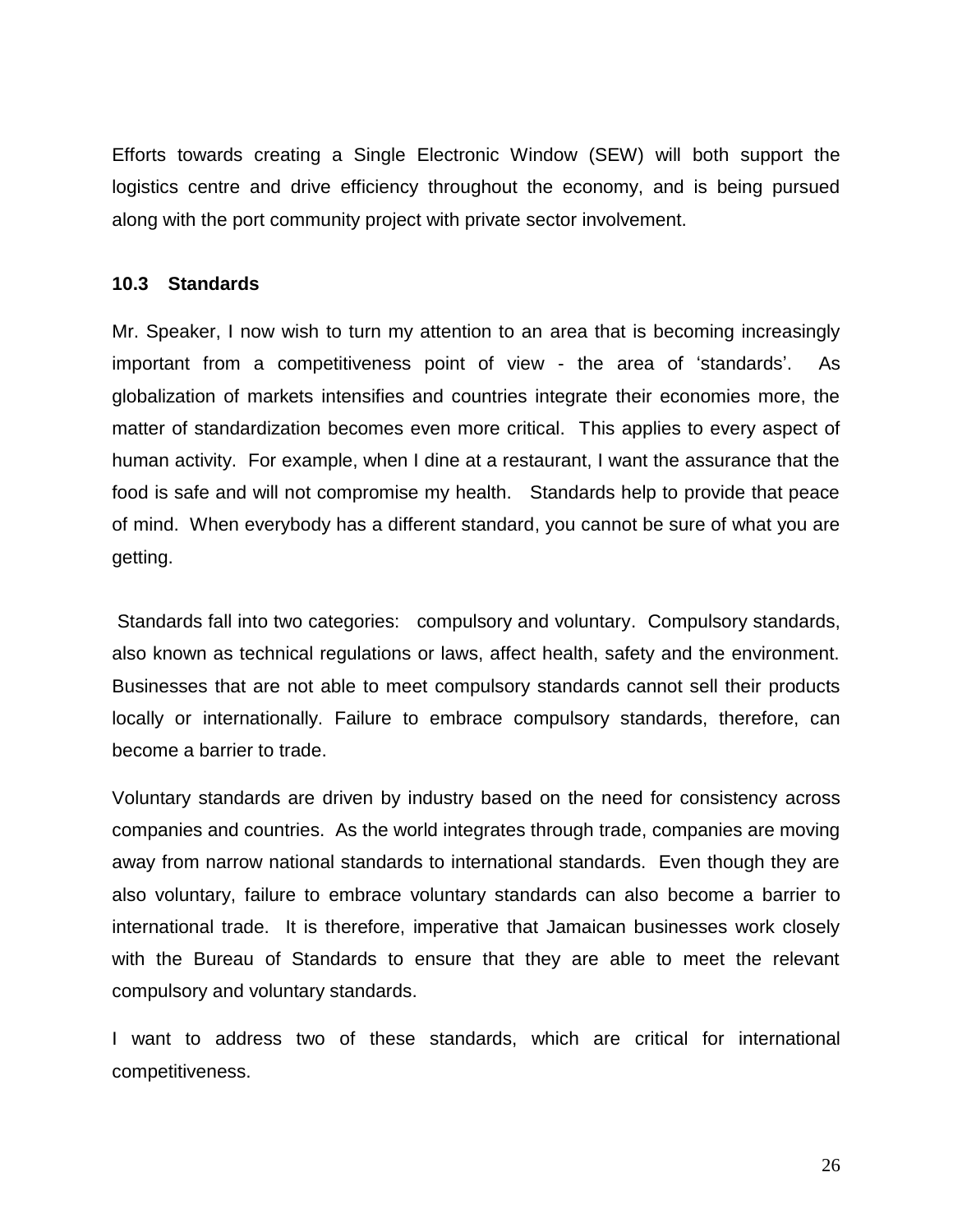#### **a. Standards Initiatives**

**(i) Hazard Analysis Critical Control Point (HACCP)** is an important standard for businesses in food production. The USA recently passed its Food Safety Modernization Act with regulations which could become a barrier to Jamaican food exports to the USA. To meet the requirements of this Act, food producing companies must become HACCP certified. It is not easy for many small Jamaican food producing businesses to meet HACCP requirements. This requires modernization of their plants in some cases, and undertaking major and expensive capital development. The EXIM Bank has a loan programme to facilitate this modernization work, and I encourage food producing companies to spare no effort, in becoming HACCP certified. The Bureau of Standards stands ready to offer general guidance in obtaining this certification.

#### **(ii) ISO 9001 Quality Management System for Competitiveness**

Mr. Speaker, the ISO 9001 quality management system designed to improve the quality of its goods or services, is another voluntary standard that could become a barrier to trade. The Ministry and the Bureau of Standards will be promoting the adoption of ISO 9001:2008 quality management system, a standard already implemented by over one million organizations in 175 countries. ISO 9001 quality management system is applicable to any organization, Government or private sector, which provides goods or services.

Mr. Speaker, whether the organization is private or public, ISO puts the customer at the centre thereby guaranteeing quality. In the case of the public sector agency, the public will get improved value for their tax dollars. In the case of the private company, customers will be more satisfied, resulting in increased sales and improved competitiveness.

Many companies in developed countries do not want to do business with companies in developing countries that are not ISO 9001 certified. Therefore, in this highly competitive global environment, certification is not an option, it is a mandate. Jamaica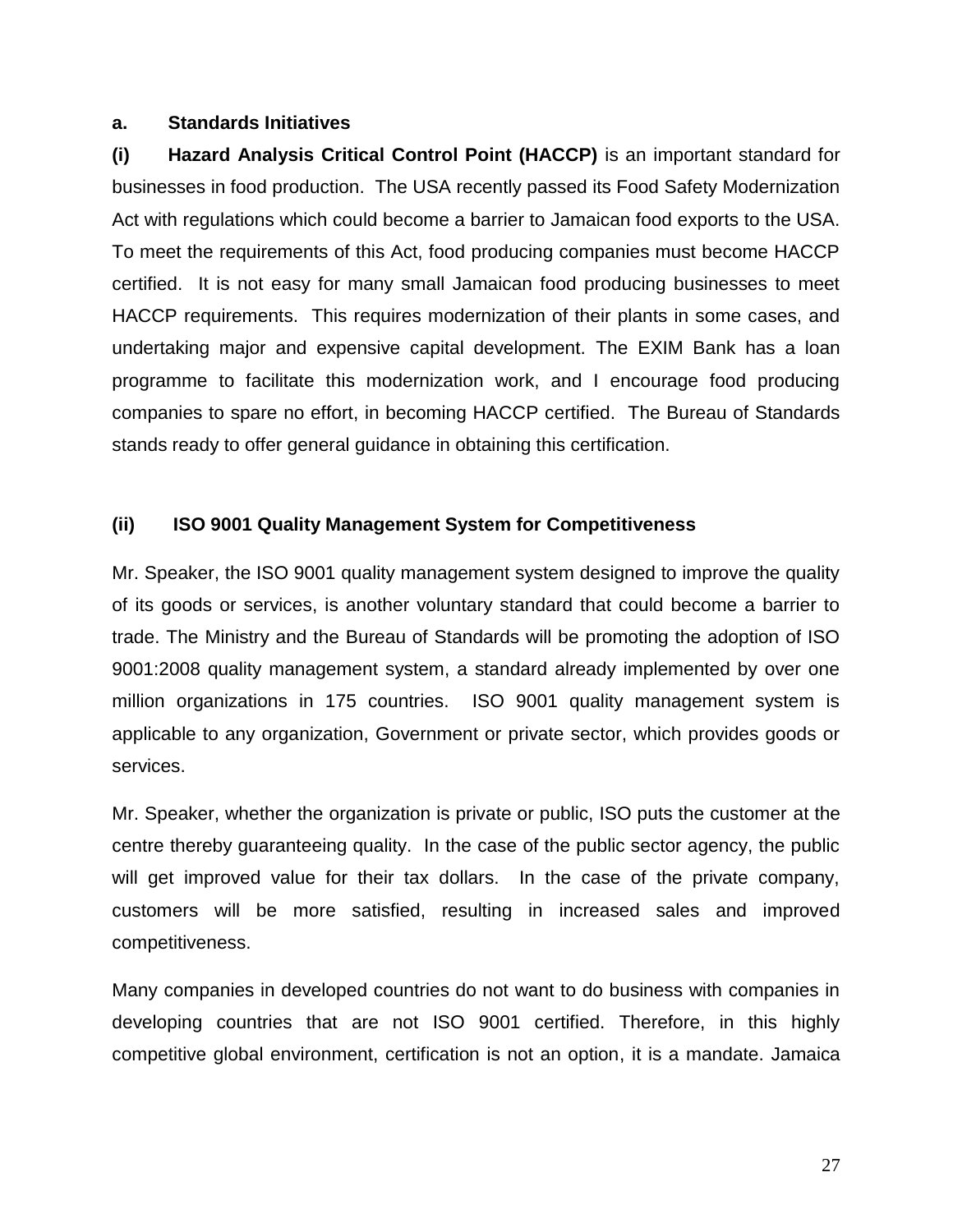must move urgently to assist our companies to become ISO 9001 certified to enhance their international competitiveness.

What I like about ISO 9001, Mr. Speaker, is that the organization has to be independently certified, and must keep its standard high to maintain that certification. Loss of certification raises a red flag. It means standards have fallen. Board, management and worker will have to shake up. Management will have to shake up. Workers will have to shake up. Complacency must be replaced by efforts at continuous improvement and this, Mr. Speaker, will assist in driving innovation and competitiveness.

Mr. Speaker, the Ministry of Industry, Investment and Commerce is now in the process of becoming ISO 9001 certified. Along with the Bureau of Standards, we will be championing the certification work throughout the country. This is a low cost, robust intervention, which will have profound positive impact on competitiveness and will underscore the fact that we are serious about growth, serious about business, serious about jobs.

While the Bureau of Standards will operate as the certifying body, it cannot provide the in-plant consultancy support and then certify you as that would constitute a conflict of interest, prohibited under the WTO TBT Agreement. The Ministry, therefore, will focus on the in-plant consultancy, while the Bureau will deal with certification and the monitoring of certified organizations as the regulator.

Mr. Speaker, all portfolio agencies of MIIC are mandated to implement the ISO 9001:2008 quality management system and become certified. My vision is for all ministries and agencies of Government to become ISO 9001 certified within the next four to five years. I am giving each agency of the Ministry two years to reach certification. I expect that by 2014, all the agencies will be certified or at least Self-Declared. "Self-Declared" means that the agency employs ISO quality management system but is not certified by an independent body.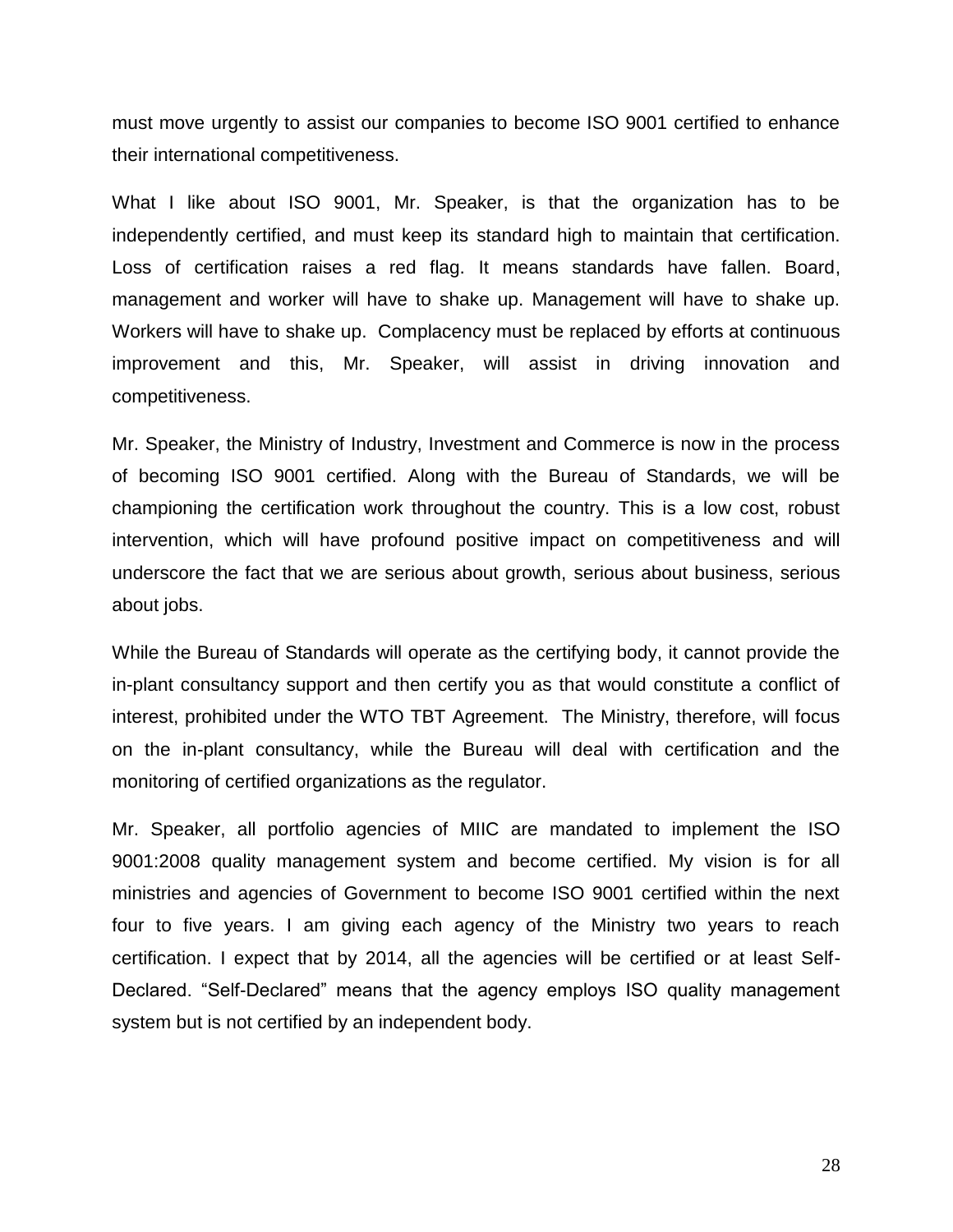At the same time, Mr. Speaker, we will be working with other agencies of Government so that they can also be certified. This certification process will have profound impact on the quality of public service and will revolutionize and transform the public sector.

My Ministry will also be championing the certification of private companies, especially those that are in the export or manufacturing business. The implementation of a quality management system can have an important positive impact on the improvement of product quality. I want to raise the standard of quality of goods and services produced across the country. This is critical if Jamaican exports are going to become internationally competitive. The Jamaican export sector will not be able to expand if the quality of goods is not improved.

Do you know one of the reasons this country I so uncompetitive? Currently Jamaica has only twenty-three… twenty three companies that are ISO 9001 certified. Can we continue to accept this? Like every well thinking Jamaican … I don't think so.

I am therefore, calling on the board of directors of each company to mandate its CEO to move the company towards ISO 9001:2008 certification. As the ISO Minister, I am going to hold up the CEOs of companies that are ISO certified as models of good management while I work with others to become ISO certified. CEOs, please make sure to invite me to celebrate with you when you are cutting that certification ribbon!

#### **(b) Jobs Facilitated by JAMPRO**

Our strategic objective, as we have stated, is growth with jobs. With respect to JAMPRO, unaudited figures indicate that JAMPRO surpassed its target of 4285 jobs facilitated, by achieving a 10% increase and facilitating 4,729 jobs within the target sectors. In keeping with relatively recent trends, the ICT sector represented 51% of the employment opportunities created. The labour market for this sector is characterized by young high school or university graduates, who have the potential to earn conservatively, just under J\$500,000 per annum.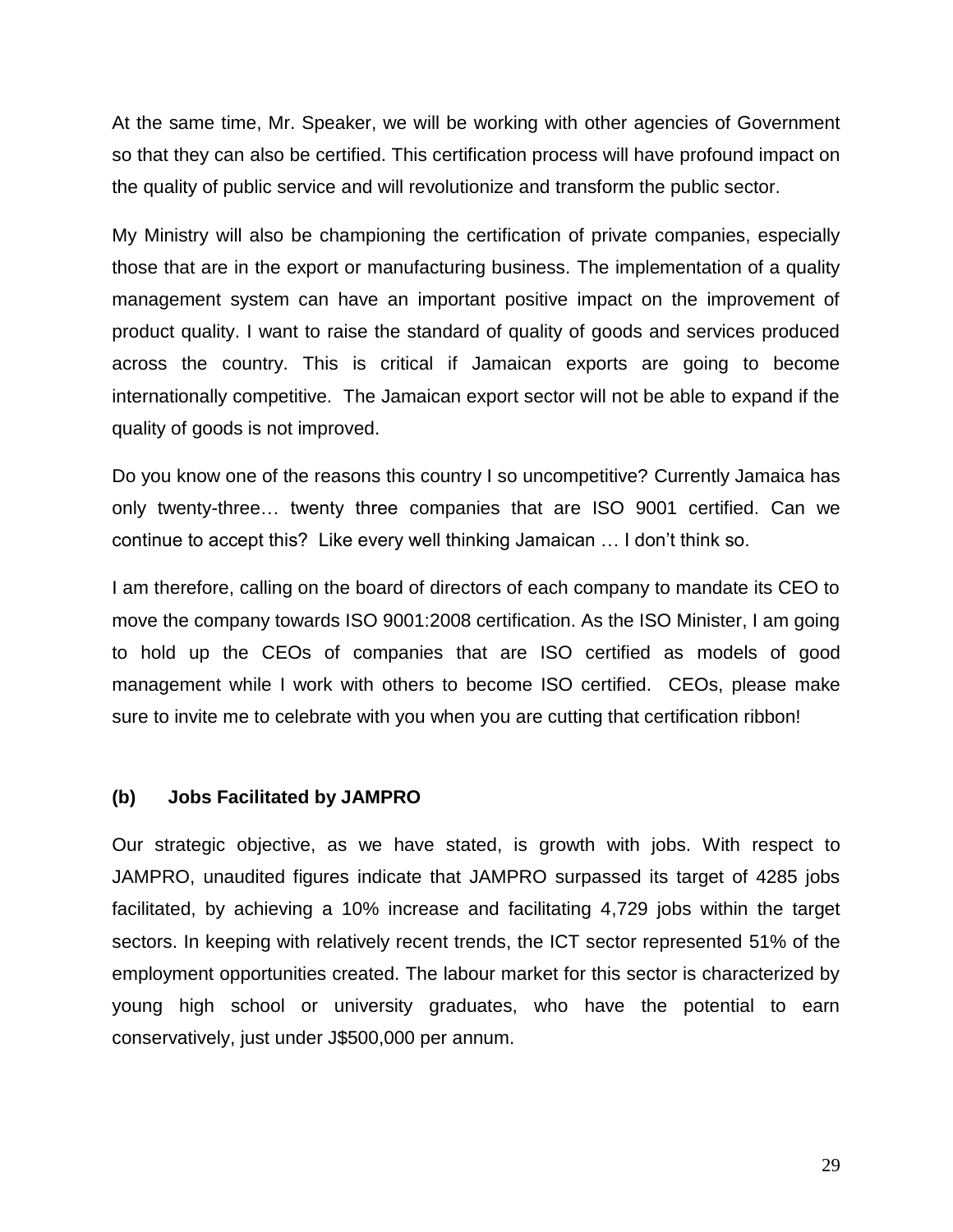The second significant contributor, with 34% of the total jobs facilitated, was the creative industries, which generally create significant numbers of temporary jobs for the young, skilled and semi-skilled portion of the labour pool. The other sectors also continued to contribute significant employment opportunities.

## <span id="page-29-0"></span>**11.0 MSME DEVELOPMENT INTERVENTIONS**

Mr. Speaker, Jamaica is a country of small businesses. The vast majority of Jamaican businesses are small. While small businesses have several important challenges, they have two important features. They are more nimble, flexible and versatile and they create proportionally more jobs. Small businesses are also more flexible because they do not have the cumbersome bureaucracy of large businesses. This is an important advantage as it means they can respond quickly to the market by taking fast decisions … important in a fast-changing world.

Small businesses have another very important feature, Mr. Speaker. Because these businesses are more labour-intensive than large businesses, it makes them more valuable in the creation of jobs. It is now a well-accepted position world-wide that most jobs are created by small businesses. Large businesses will give you growth but that is jobless growth. Small businesses give you growth with equity. Mr. Speaker, while growth is critical, job creation is even more critical for social stability.

However, let me hurry to say that Jamaica does not have the luxury of choosing between big businesses and small businesses. We would love to have large businesses which can accelerate the growth in GDP and earn the well needed foreign exchange. Ideally, we would love to have a good mix so that we can get the growth and also get the jobs. However, we do not have some of the key ingredients to attract certain large capital intensive businesses. We must, therefore, nurture our small businesses.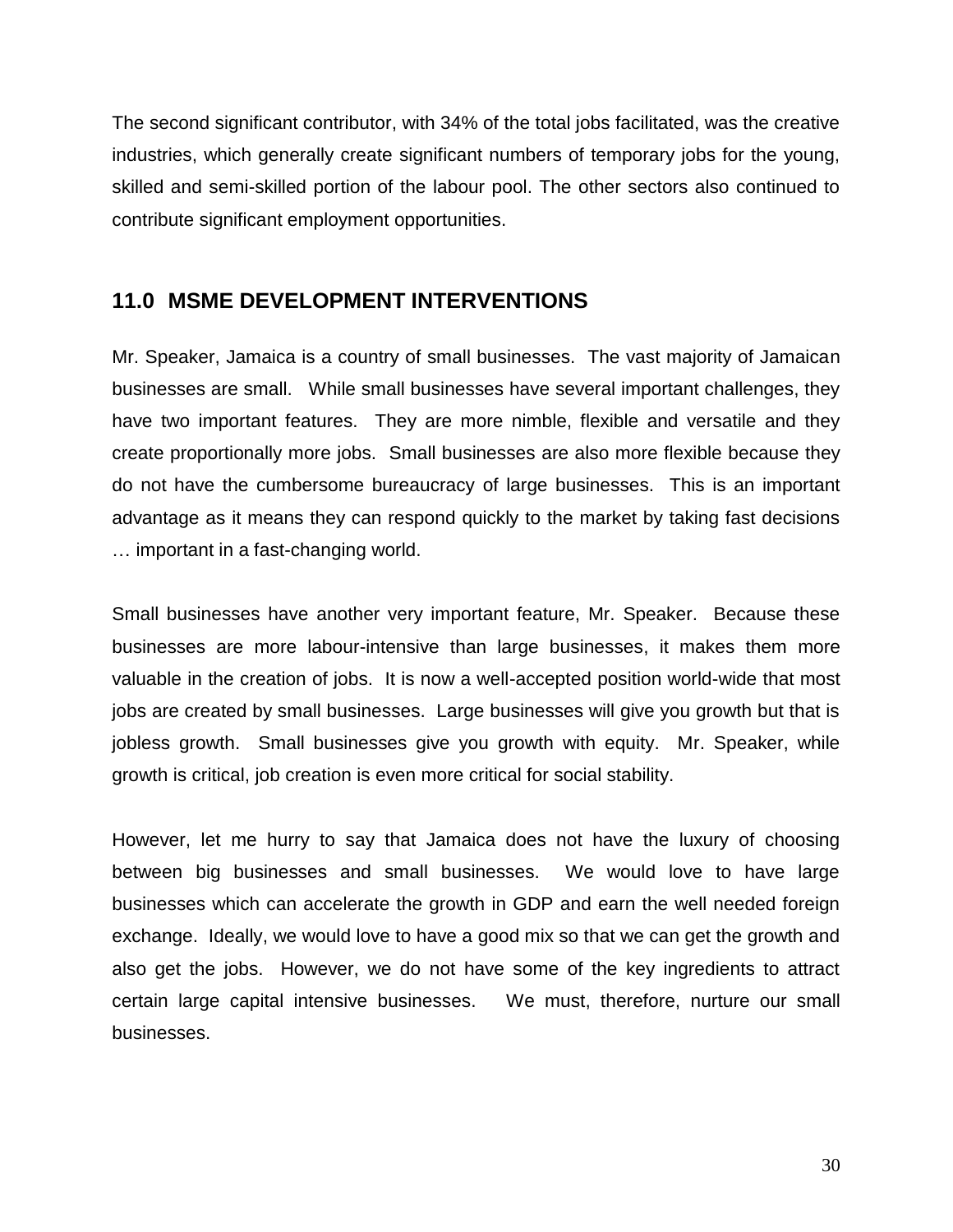Mr. Speaker, it is for this reason that we have a specialist institution known as the Jamaica Business Development Corporation (JBDC), which focuses on the small business sector. We have the institutional arrangement. What we lack is adequate resources to pump into the JBDC, to increase its work programme. That is why from our limited resources we have increased our allocation to the JBDC.

Mr. Speaker let me highlight briefly some of the main interventions geared to support the micro, small and medium size sector.

JBDC will undertake the full range of business development service interventions to support MSMEs. These include business advice, generalized and customized training, product design, product development, branding, fashion and graphic design, marketing consultations, packaging and labeling. In 2011/12 JBDC undertook approximately 6,000 of these interventions.

- 70 business development workshops targeting 1,850 persons
- Incubation of 70 craft and agro-processing start-ups
- Disbursement of \$120 M to 100 MSMEs
- Assistance to MSMEs in marketing their products in the UK during the London 2012 Olympics

In continued support of small businesses, the JBDC will also be:

- developing market brands to support export penetration in areas such as aromatherapy, foods, craft, fashion and jewellery.
- organizing a furniture and wood products programme, involving technical assistance and marketing. 100 entities will be audited, rated, organized in clusters, trained in skills enhancement and business development.
- promoting energy efficiency and energy management among MSMEs and promotion of renewable energy solutions among MSMEs. This is being funded by a \$20M grant from the DBJ.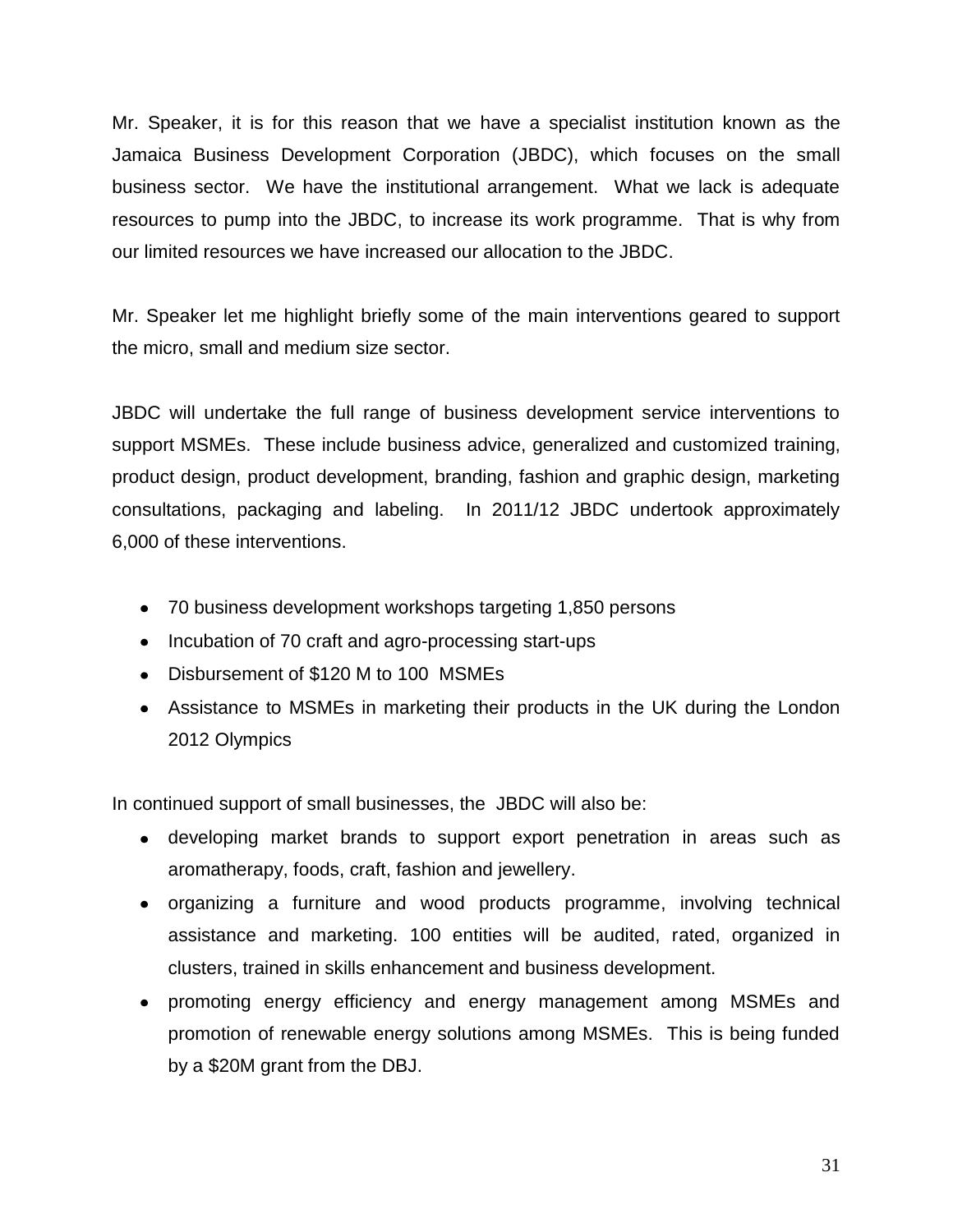The work of the JBDC also involves training and strengthening the technical skills of craft producers, and providing market outlets through Things Jamaican outlets, for small struggling craft producers.

So you see, Mr. Speaker, we have a full range of support to be provided to the MSMEs through the JBDC. Our major challenge is that we do not have enough resources to cover the number of MSMEs who need our support.

## **11.1 Small Business Finance Programmes**

Let me turn now to the very important matter of financial resources to the MSME sector. Lack of access to finance is often regarded as a constraint for micro and small enterprises. Government funds to the sector are wholesaled through four institutions as follows:

- The Development Bank of Jamaica (DBJ)
- The National Insurance Fund (NIF)
- Micro Investment Development Agency (MIDA)
- Pan Caribbean Financial Services Ltd. (PCFS)

These entities in turn on-lend to retailers who on-lend to final borrowers. The banks and other private entities also provide significant amount of funds the MSME sector.

## **11.2 Development Bank of Jamaica (DBJ)**

For the 2012/13 financial year, the DBJ is expected to disburse the following:

- A J\$1.5 billion line, provided by the DBJ. Of this, \$396 million will be lent though the micro credit institutions
- A \$250 million loan guarantee fund leveraging \$1 billion worth of loan to MSMEs
- A \$100 million line from DBJ to assist with capacity building and technical assistance, leveraging \$400 million in counterpart grant funding from multilateral institutions.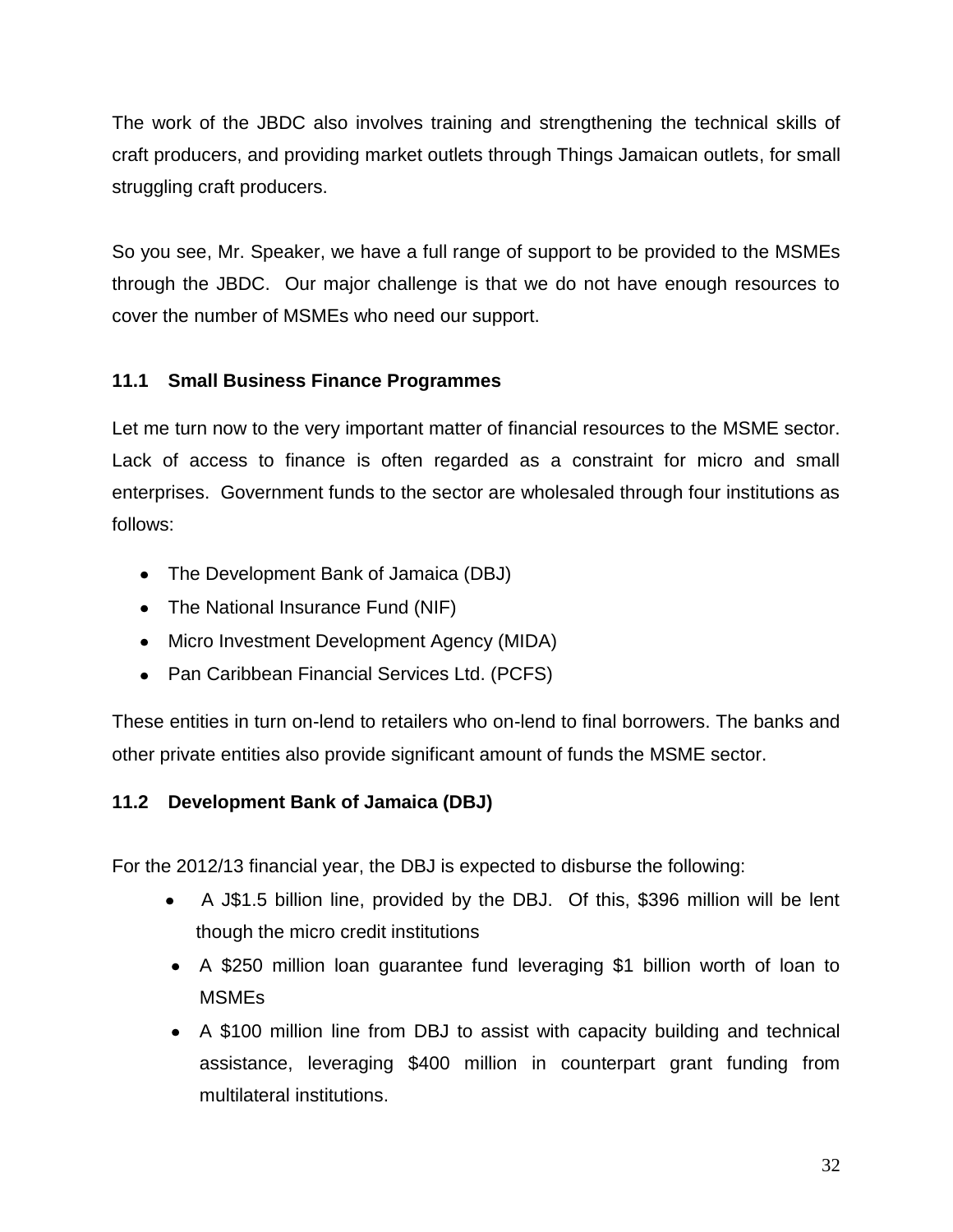Mr. Speaker, I would like to share with you the experience of one of our most outstanding retailers, Jamaica National Building Society.

#### **11.3 JN Small Business Loan**

| <b>Funds Available</b>                   | \$4.03 Billion   |
|------------------------------------------|------------------|
| Disbursement - 2011 & 2012               | \$4.025 Billion  |
| Loan Outstanding - 2012                  | \$597.91 Million |
| Number of Beneficiaries - 2011 & 2012    | 59,248           |
| "<br>69<br><b>Jobs Created/Sustained</b> | 19,901           |
| Average Loan Size (Micro)                | \$85,657         |
| Average Loan Size (small) 2011           | \$1.40 Million   |
| Average Arrears - Micro                  | 3.43%            |
| Average Arrears - Small 2011             | 16.95%           |

This is a programme that touches the lives of thousands of small people. What is of interest, Mr. Speaker, is that is a programme that lends to small people without traditional collateral and the arrears rate is just 3.4%! I want to say how proud I am of this programme. This is the kind of programme that Government needs to support.

#### **11.4 MSME Policy**

Mr. Speaker, the Ministry has been working on the development of an MSME Entrepreneurial Policy. My Minister of State will address this in her contribution to the Sectoral Debate.

#### **11.5 MSME Procurement Policy**

Mr. Speaker, I now turn my attention to the matter of procurement policy to support the development of the MSME sector. My Ministry is working with the Ministry of Finance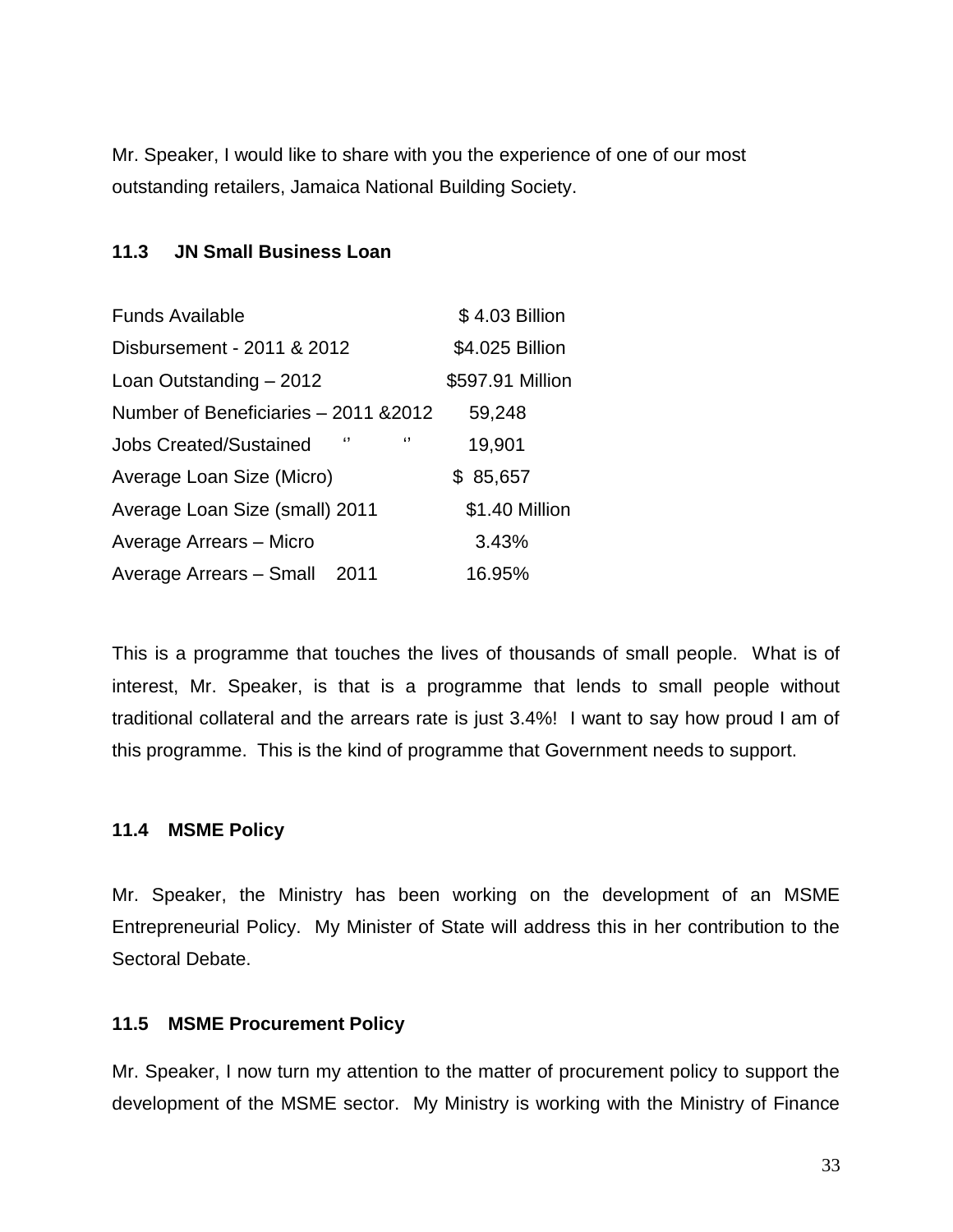and the Public Service to finalize a procurement policy to facilitate and stimulate growth and employment in the small business sector.

With the support of the IDB, a consultant was engaged who conducted a study to inform a small business procurement policy. The study found that:

- (i) Between 50% and 75% of MSMEs consider the GOJ procurement process to be too lengthy and unaffordable
- (ii) GoJ tender requirements and documents are considered too burdensome for essentially low value contracts
- (iii) Bid security is too burdensome
- (iv) Tax compliance requirements act as a deterrent
- (v) General delinquency in payment by Government and Main Contractors to MSMEs and Sub-Contractors

Mr. Speaker, another very important barrier to small businesses accessing Government procurement is the requirement to be registered with the National Contracts Commission. Mr. Speaker, there is something which I do not understand here. I cannot understand why a local contractor is required to be registered with the NCC before bidding and this is not required of the foreign contractor. Why should there be a greater burden on locals? This does not make sense to me and reeks of discrimination. Is this what we call a level playing field? This is an evil system and could be prone to corruption as people will jump through hoops to get on the register. To me, a national registration system must be purely voluntary to advertise the existence of the business and its capability. When a bidder submits his bid documents, his information is more current than what is on this register. My Ministry goes on record as saying … this discrimination must stop.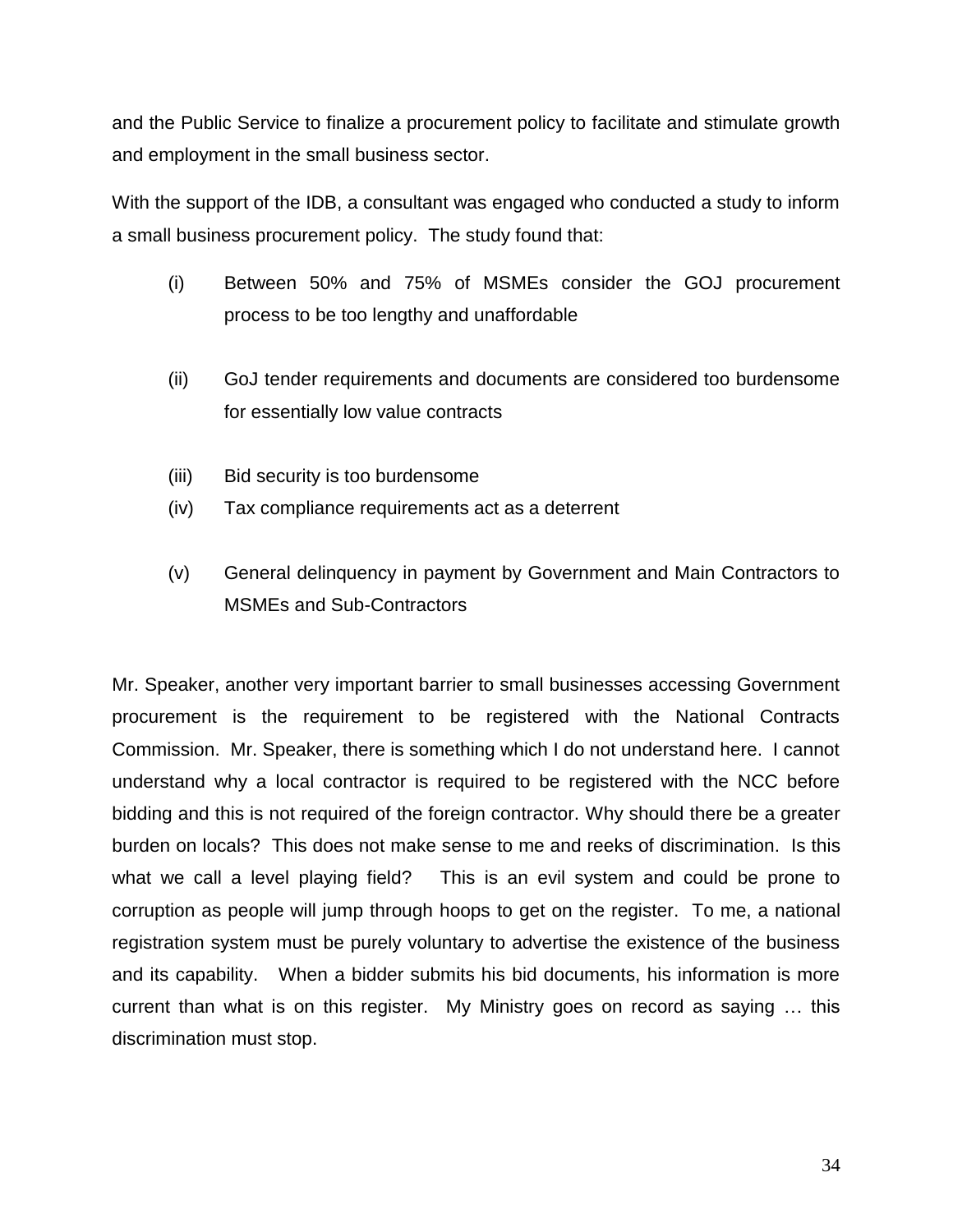Mr. Speaker, government spending constitutes a significant part of the GDP. Therefore government procurement should be used as a deliberate strategy to:

- facilitate technology transfer from overseas firms to Jamaican businesses
- save the outflow of valuable foreign exchange
- create local employment
- provide a market for domestic firms to gradually improve product and service quality, raise business standards, and act as a launching pad for export

Another important barrier Mr. Speaker is the size of contracts. Many times government agencies deliberately package contracts large, to facilitate overseas firms in the name of economies of scale. This effectively discriminates against the small domestic firms. I want to go on record as saying … this is not right. This must stop.

Mr. Speaker, a policy has been prepared and a Cabinet Submission is now being finalized which the Minister of Finance and myself will be taking to Cabinet shortly. The expectation is that some of these challenges will be addressed in this policy.

#### **11.6 Mobile Money Pilot Project**

Mr. Speaker, my Ministry and the DBJ are working on an exciting initiative called mobile money. The term 'mobile money' refers to a range of monetary transactions carried out using mobile phones. Here the mobile phone is used to check the balance in a bank account and to make payments. It can be used to transfer funds from person to person. This has the potential to reduce transaction costs for Micro-Finance Institutions. This will lead to a reduction in interest rates to micro-borrowers, and greater stimulation of economic activities. Mobile money is popular in parts of Africa such as Kenya, where it serves to increase access to financial services, by persons who do not normally have a bank account. Mobile money is beneficial to the unbanked and under-banked segments of the population. The direct correlation between financial exclusion and poverty is well documented -access to savings accounts, insurance and other financial services improves quality of life of the poor.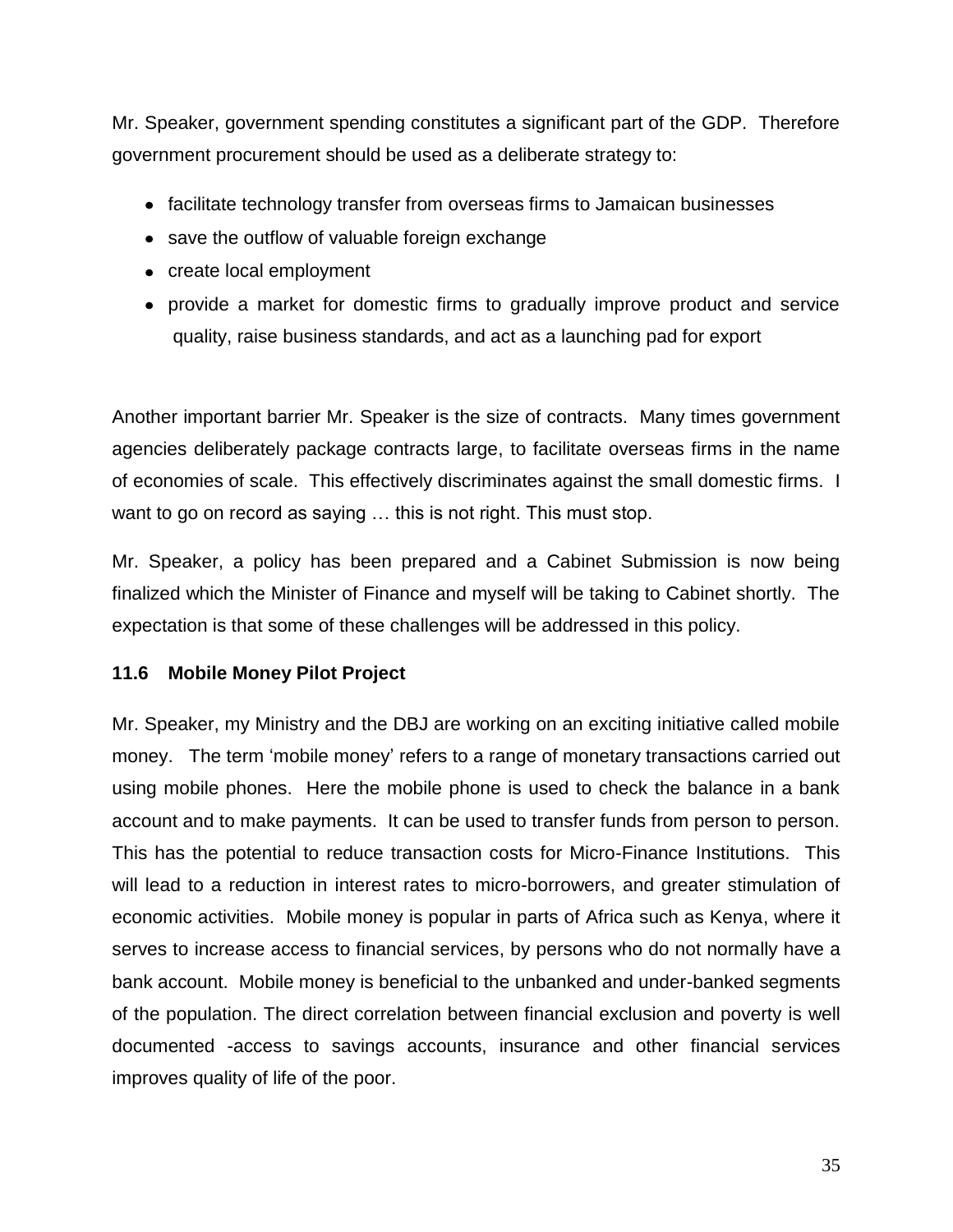The DBJ is planning to implement a pilot project to test the model. The Bank of Jamaica is now analyzing the plan.

### **11.7 Venture Capital Programme**

It is agreed that the availability of venture capital through the provision of long term equity financing to new ventures and new entrepreneurs with good ideas, can contribute to the creation of jobs and greater economic growth. The DBJ, is managing the Jamaica Venture Capital Programme to provide a conducive venture capital ecosystem, focusing on facilitating the legal and structural imperatives, capacity building of SMEs and fund managers, and the establishment of a Venture Capital Park. This Programme will also give focus to the establishment of an initial private sector managed fund, with a target of \$1B for investment in high potential SMEs.

## **11.8 Creative Industries**

## **(i) Intellectual Property to Build Competitiveness in Creative Industries**

Mr. Speaker, intellectual property is an important source of competitiveness. However, people must be able to protect their intellectual property if they are to benefit from it. There are some challenges which holders of intellectual property are having and I am going to fix them. Let me repeat… I am going to fix them.

## **(ii) Patent and Designs**

There are currently a number of unexamined patents. This problem could be addressed when Jamaica becomes a signatory to the Patent Cooperation Treaty (PCT). All signatories to the PCT are able to access the International Patent Cooperation Union. This organisation enables one to file, search and examine all applications for the protection of inventions, and be able to access technical services of the Union, which is only available to the members. The Act is being amended to allow for this.

We are obliged to have a modern Patent legislation in place under the WTO TRIPS Agreement. Our non compliance has placed us on the US 301 Watch List which means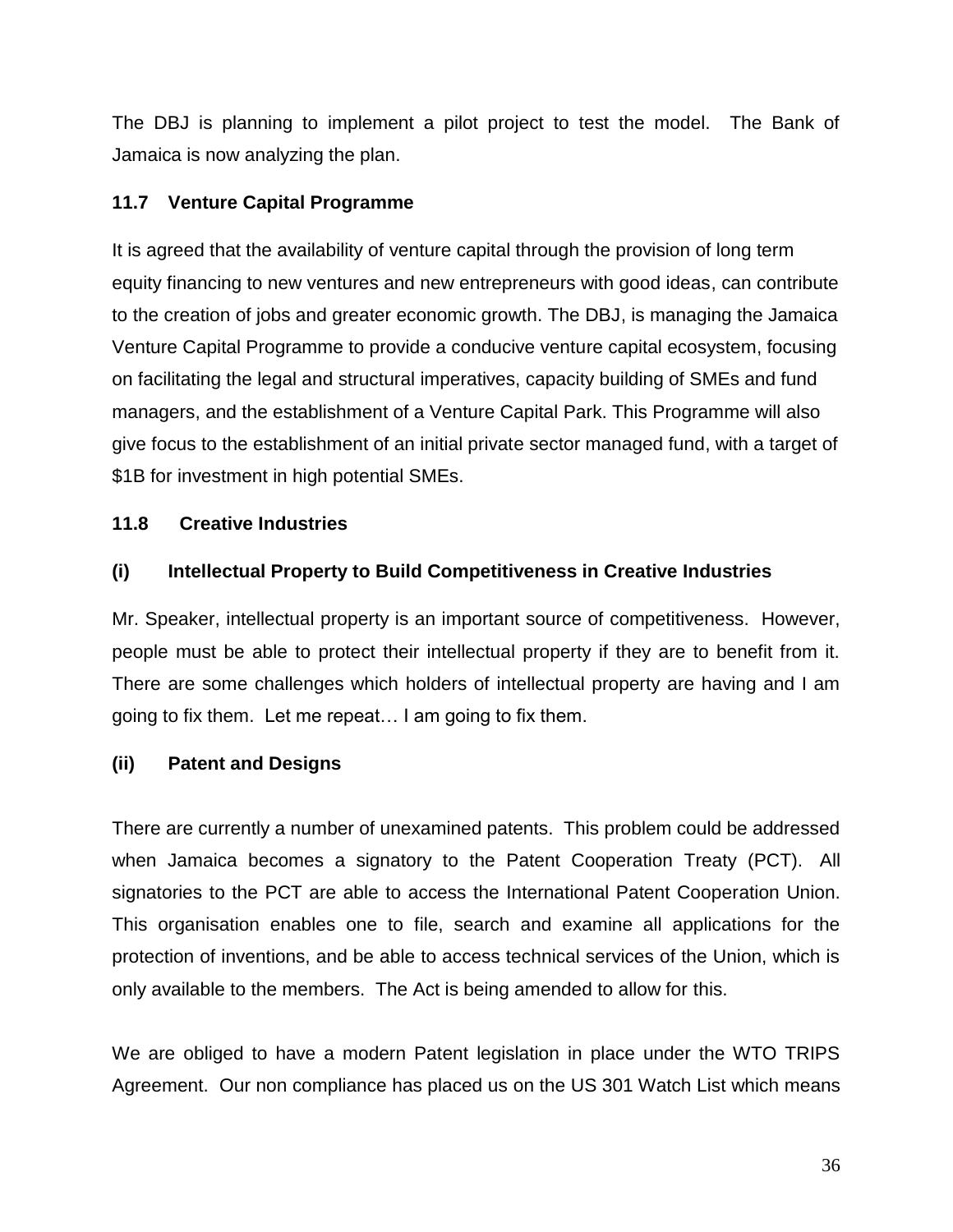that trade sanctions can be imposed on Jamaica by the USA or any WTO member state. Mr. Speaker, this legislation is now a priority for the Ministry during this legislative year.

#### **(iii) Copyright Act**

This Act needs to be modernized to make it compliant with the WTO Treaties, and incorporate provisions to provide greater protection for authors, composers and creators of literature**.** These treaties include Internet Treaties, and allow for the protection of works disseminated over digital networks such as the Internet. The importance of these treaties is that they will afford another level of protection for persons involved in the Creative and Copyright industries. The Copyright (Licensing Bodies) Regulations are being developed, which will facilitate regulating and Government oversight of Copyright Collective Management Societies, representing the interest of creators and publishers of musical and literary works, and producers of audio recordings. Mr. Speaker, I intend to fix these during the legislative year because I want to make it abundantly clear ...we are serious about growth and jobs in the Creative Industries.

#### **(iv) Trade Marks Act**

There is a need to improve the regulation and registration of Trade Marks. The Act needs to allow for amicable settlement of disagreements and potential disputes, without having to proceed to addressing the matter in an adversarial setting. The role of JIPO will be enhanced to meet the needs of stakeholders. Mr. Speaker, this also I intend to fix these during the legislative year because we are serious about growth, serious about business, serious about jobs.

#### **11.9 Diaspora Initiatives**

The Ministry is working in collaboration with the World Bank, Ministry of Finance and the Public Service and the Ministry of Foreign Affairs and Foreign Trade to float a bond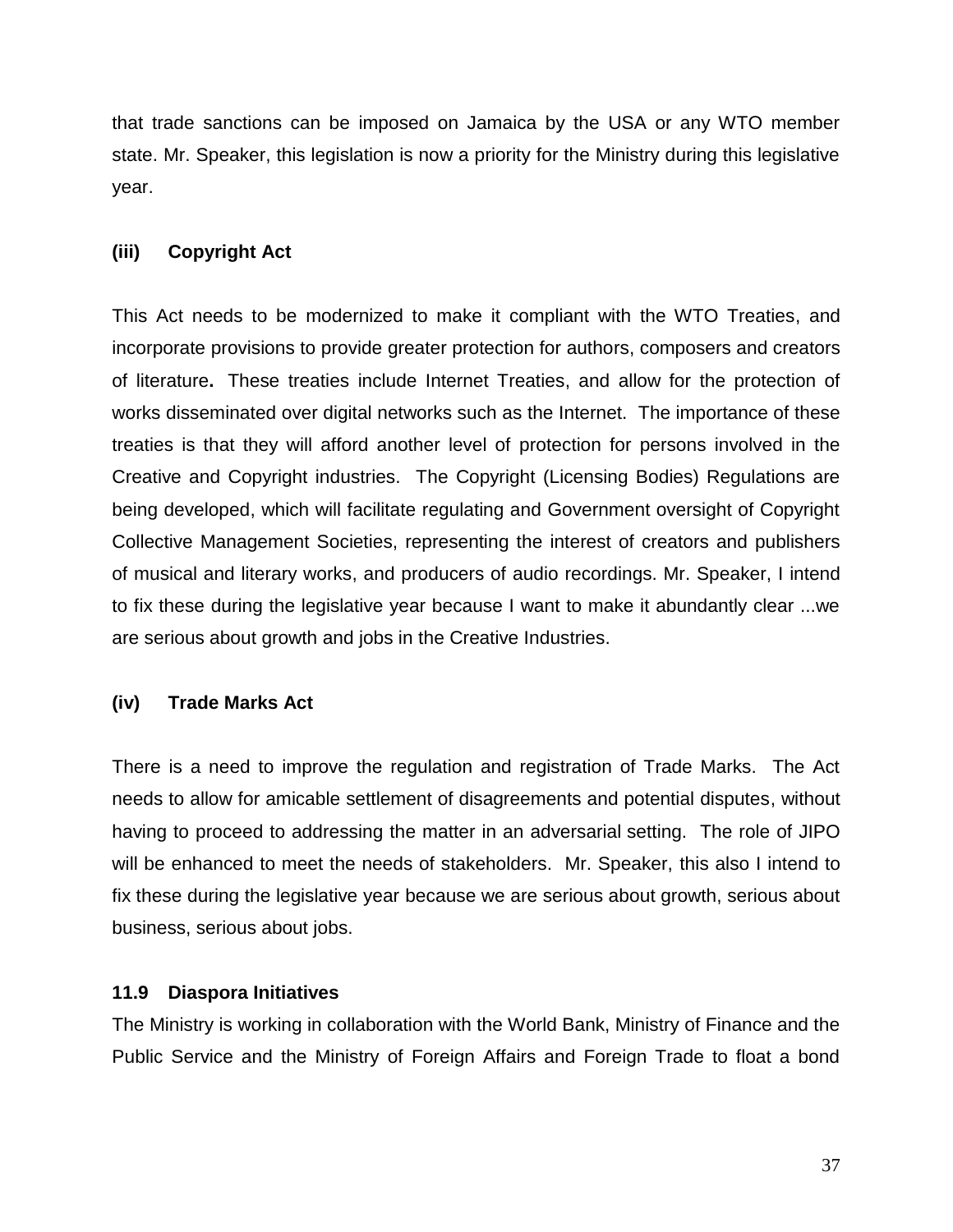geared towards the Diaspora community. My Minister of State will speak more this matter.

## <span id="page-37-0"></span>**12.0 SCRAP METAL TRADE REGULATION**

Mr. Speaker, I now turn to the matter of scrap metal. The regulation of the scrap metal trade has been a challenge to the Ministry. This industry cleans the environment of derelict scrap metal, earns foreign exchange and employs thousands of persons at the bottom of the socio-economic ladder.

Mr. Speaker I am on record as saying that I did not support the closure of the industry. Consequently, since coming to office, there have been several calls, letters and delegations to meet with me requesting a re-opening of the trade. I have also had strong representation advocating just the opposite. As some of you may know, I do not rush and make populist decisions. To ensure that I make a good decision, I decided to meet with the various stakeholders, some of whom have opposing interests. I have the awesome responsibility of balancing these competing interests.

Previously, each exporter had his own facility. The process requires Customs to inspect a container from start to finish but this was not always possible, as the loading can take up to two days. Considering that there are so many sites, this level of inspection would require an army of Customs Officers. In the absence of customs officers, there was the risk of unscrupulous persons loading stolen materials or banned materials into the containers.

I have now come to the conclusion that if we are going to have a sustainable scrap metal trade, the operations need to be centralized - loading from a multiplicity of sites cannot, will not work.

I have now sent a Submission to Cabinet for consideration. We await the decision of Cabinet.